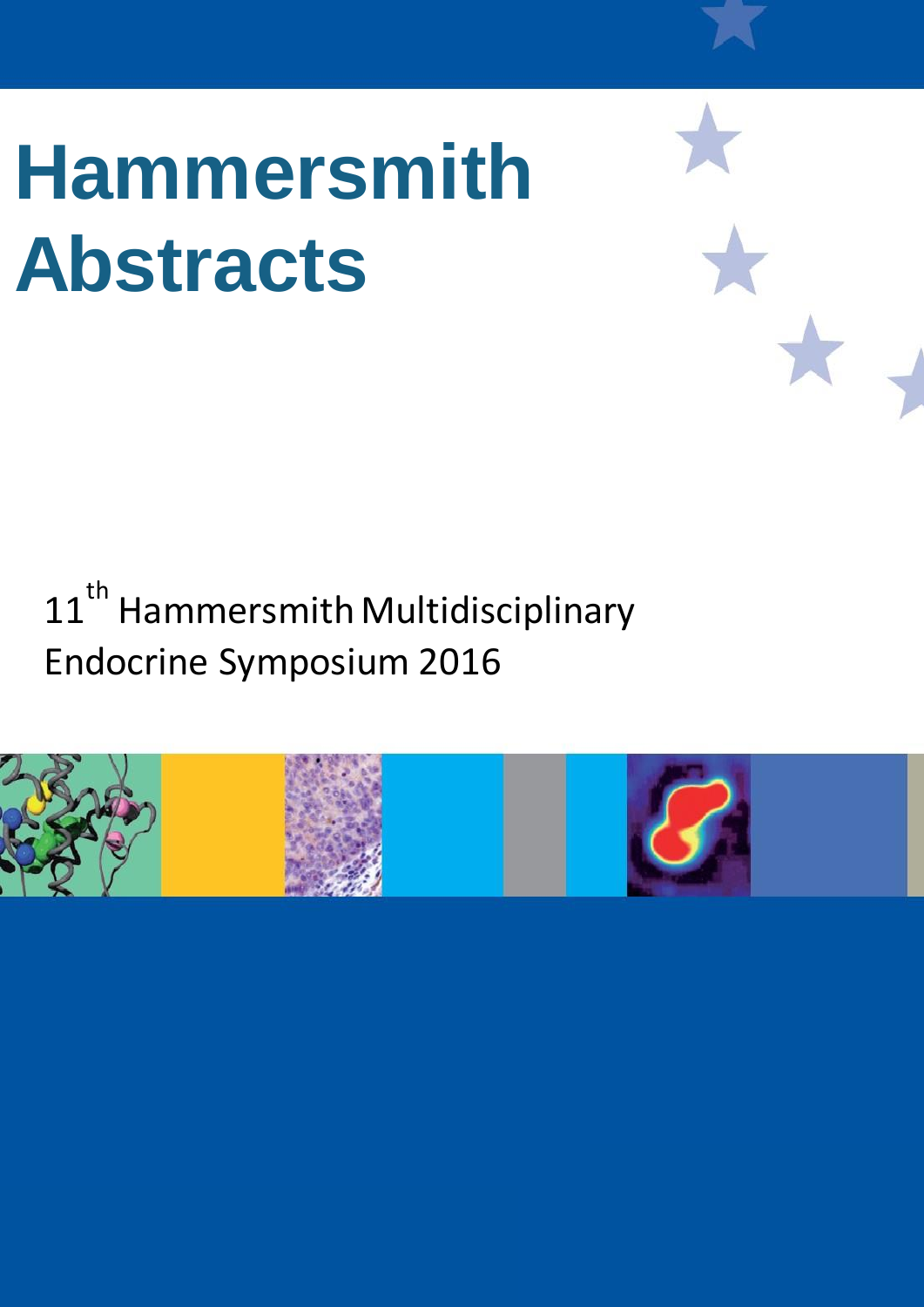#### **Hammersmith Hospital 11th Multidisciplinary Endocrine Symposium Friday 9th December 2016**

#### **Wolfson Education Centre, Hammersmith Hospital**

- 8.30am Registration and Coffee
- 8.50am Welcome and Introduction: Mr. Fausto Palazzo, Prof Karim Meeran and Prof. Waljit Dhillo

#### **Session 1: Endocrine Failure (James Ahlquist)**

- 9.00am Hypothyroidism: The benefits of T3 supplements truth or myth **Prof Graham Williams (Imperial College)**
- 9.30am Adrenal insufficiency: Back to the future **Prof Karim Meeran (Imperial College)**
- 10.00am Clinical case: The Adrenal Full House **Dr Amir Sam (Imperial College)**
- 10.15am Endocrine challenges pancreatic failure/ total pancreatectomy **Dr Bernard Khoo (Royal Free Hospital)**
- **10.45am Coffee Break**
- **Session 2: More Endocrine Failure**
- 11.10am Hypoparathyroidism: Long term consequences and novel treatments **Prof Bill Fraser (Norwich)**
- 11.45am Clinical case OC1 (W008): An unusual case of Autoimmune Hypoparathyroidism: presenting as Congestive cardiac failure and Myocardial Infarction.
- 12.00 noon Clinical case OC2 (W009) Challenges in concurrent liver and pancreatic insufficiency: glucose control on a tight rope
- **12.15pm Lunch & Poster session**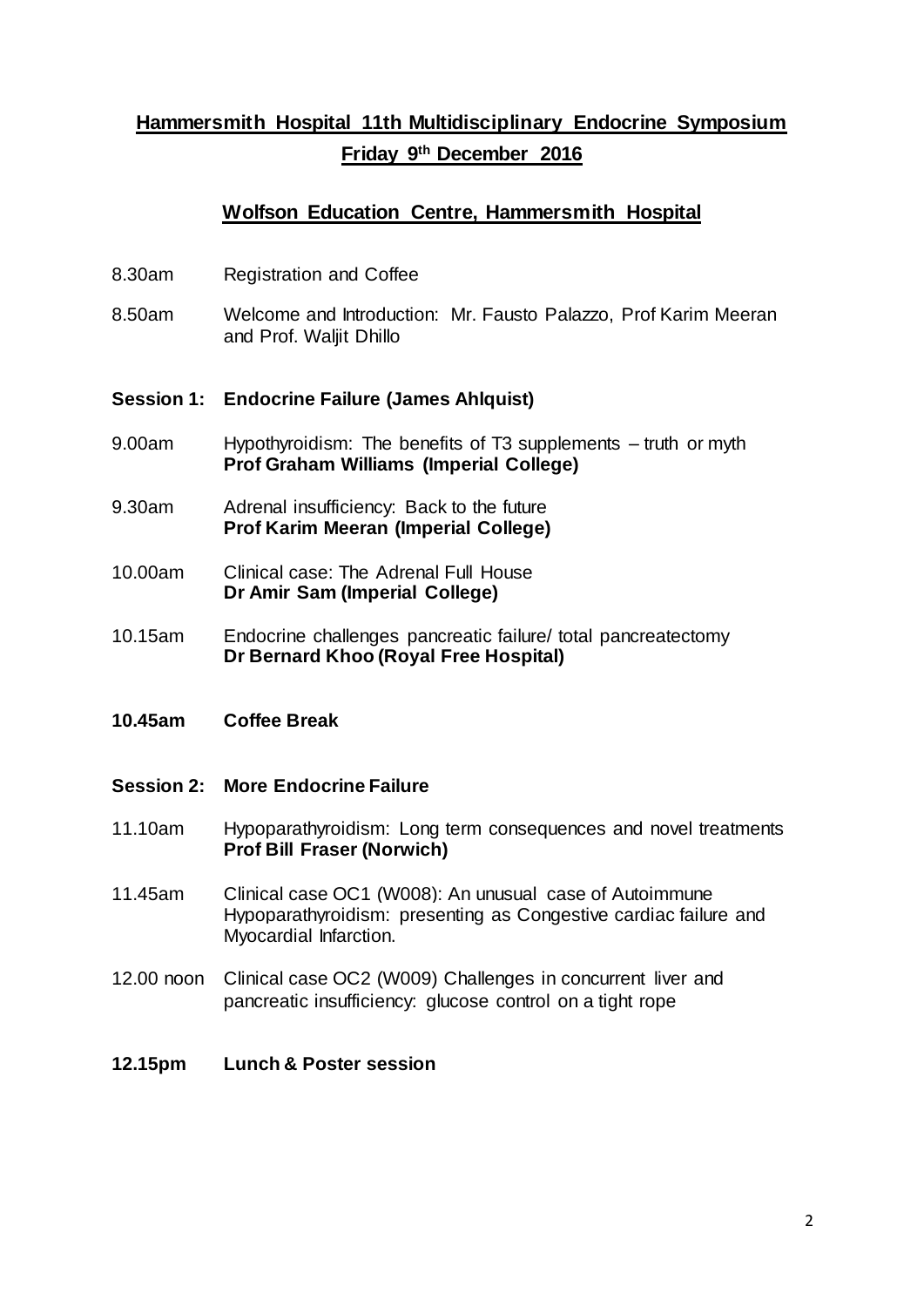#### **Session 3: Hyperparathyroidism (Chair Fausto Palazzo)**

- 1.00pm Hyperparathyroidism in pregnancy & miscarriage **Dr Marcus Martineau (West Middlesex University Hospital)**
- 1.30pm Lithium induced HPT **Dr Jeremy Cox (St Mary's Hospital)**
- 2.00pm Clinical Case OC3 (W016) Hypercalcaemia in a patient on Lithium therapy

#### **2.15pm Coffee break**

#### **Session 4: Hyperparathyroidism (Waljit Dhillo)**

- 2.45pm Genetic testing in work up of hypercalcaemia (FHH/MEN1&@) **Prof Neil Gittoes**
- 3.15pm Endocrine surgery: Technique versus technology **Mr David Scott Coombes (Cardiff)**
- 3.45pm Clinical case OC4 (W013) : Large Undescended Inferior Parathyroid Adenoma Masquerading as part of Retropharyngeal Large Multinodular Goitre.
- 4.00pm Clinical case OC5 (W014): Thoracic Surgery for Persistent Hyperparathyroidism due to Ectopically Located Parathyroid Tissue
- 4.15pm Feedback and Close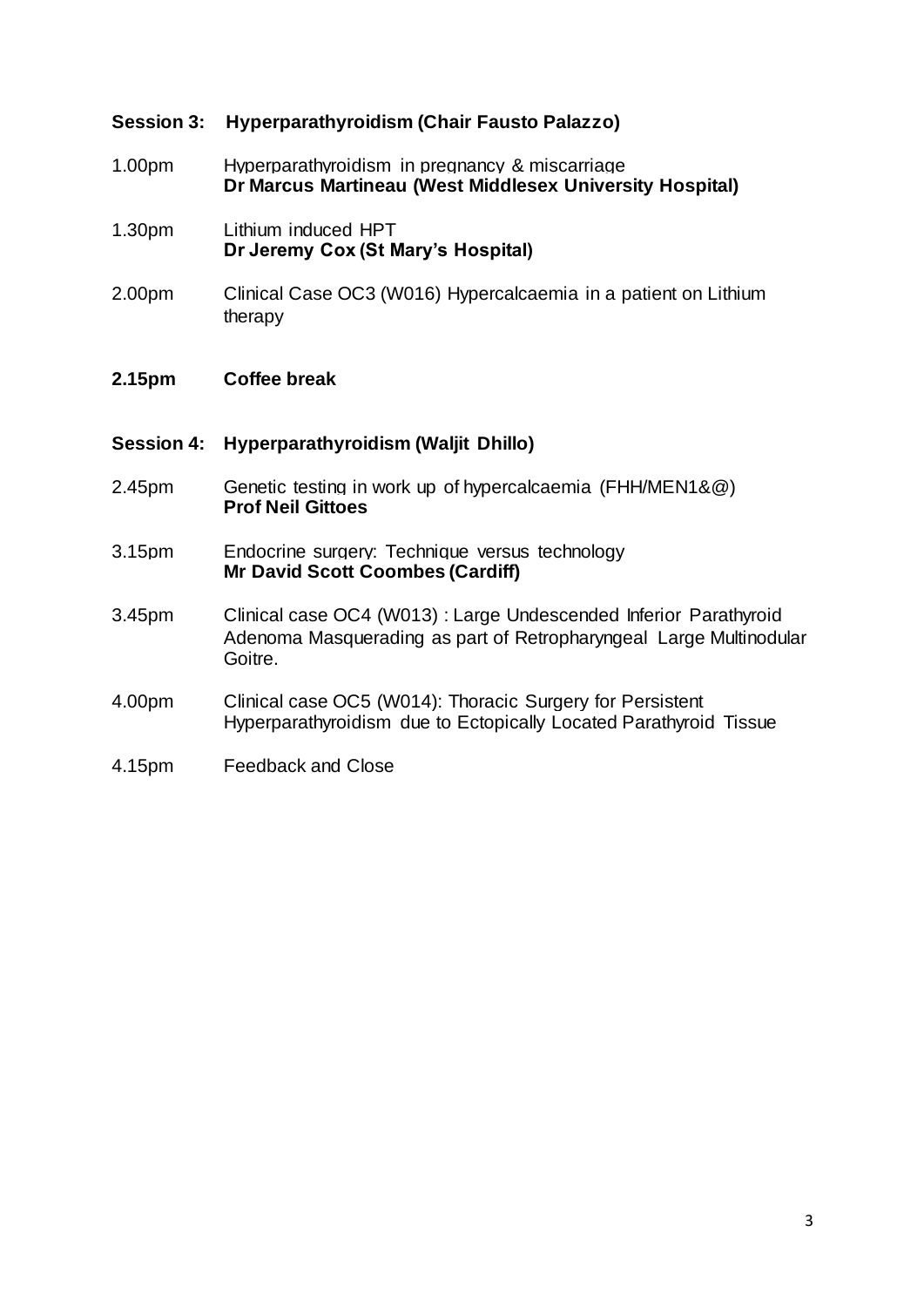| W001                    | A rare occurrence of adrenal leiomyosarcoma                                                                                                                                            |
|-------------------------|----------------------------------------------------------------------------------------------------------------------------------------------------------------------------------------|
| W002                    | Thyrotoxic Cardiomyopathy - A reversible entity                                                                                                                                        |
| W003                    | Drug-Induced Inappropriate Antidiuretic-Hormone Activity and<br>Hypokalemia induced Diabetes insipidus- safe use of 1.8%<br>hypertonic saline in acute severe symptomatic hyponatremia |
| W004                    | Missing Periods – the Case of a Pituitary Carcinoma                                                                                                                                    |
| W005                    | Identification of rs6161, previously designated a benign variant of<br>CYP11A1, as a recurrent, pathogenic splicing mutation                                                           |
| W006                    | Suppression of parathyroid hormone in two patients with severe<br>hypomagnesaemia                                                                                                      |
| <b>W007</b>             | Large Undescended Inferior Parathyroid Adenoma Masquerading as<br>part of Retropharyngeal Large Multinodular Goitre                                                                    |
| W008<br>OC <sub>1</sub> | An unusual case of Autoimmune Hypoparathyroidism: presenting as<br>Congestive cardiac failure and Myocardial Infacrction                                                               |
| W009<br>OC <sub>2</sub> | Challenges in concurrent liver and pancreatic insufficiency: glucose<br>control on a tight rope                                                                                        |
| W010                    | Use of a treatment pathway in Primary Hyperparathyroidism to<br>ensure consistent care and appropriate use of Cinacalcet in patients<br>unable to have operative intervention          |
| W011                    | Beer Potamania- A reversible cause of symptomatic severe<br>hyponatremia                                                                                                               |
| W012                    | Breast cancer metastases to the thyroid gland – An uncommon<br>sentinel for diffuse metastatic disease                                                                                 |
| W013<br>OC <sub>4</sub> | Large Undescended Inferior Parathyroid Adenoma Masquerading as<br>part of Retropharyngeal Large Multinodular Goitre                                                                    |
| W014<br>OC <sub>5</sub> | Thoracic Surgery for Persistent Hyperparathyroidism due to<br><b>Ectopically Located Parathyroid Tissue</b>                                                                            |
| W015                    | Something to chew on: a rare cause of hypercalcaemia                                                                                                                                   |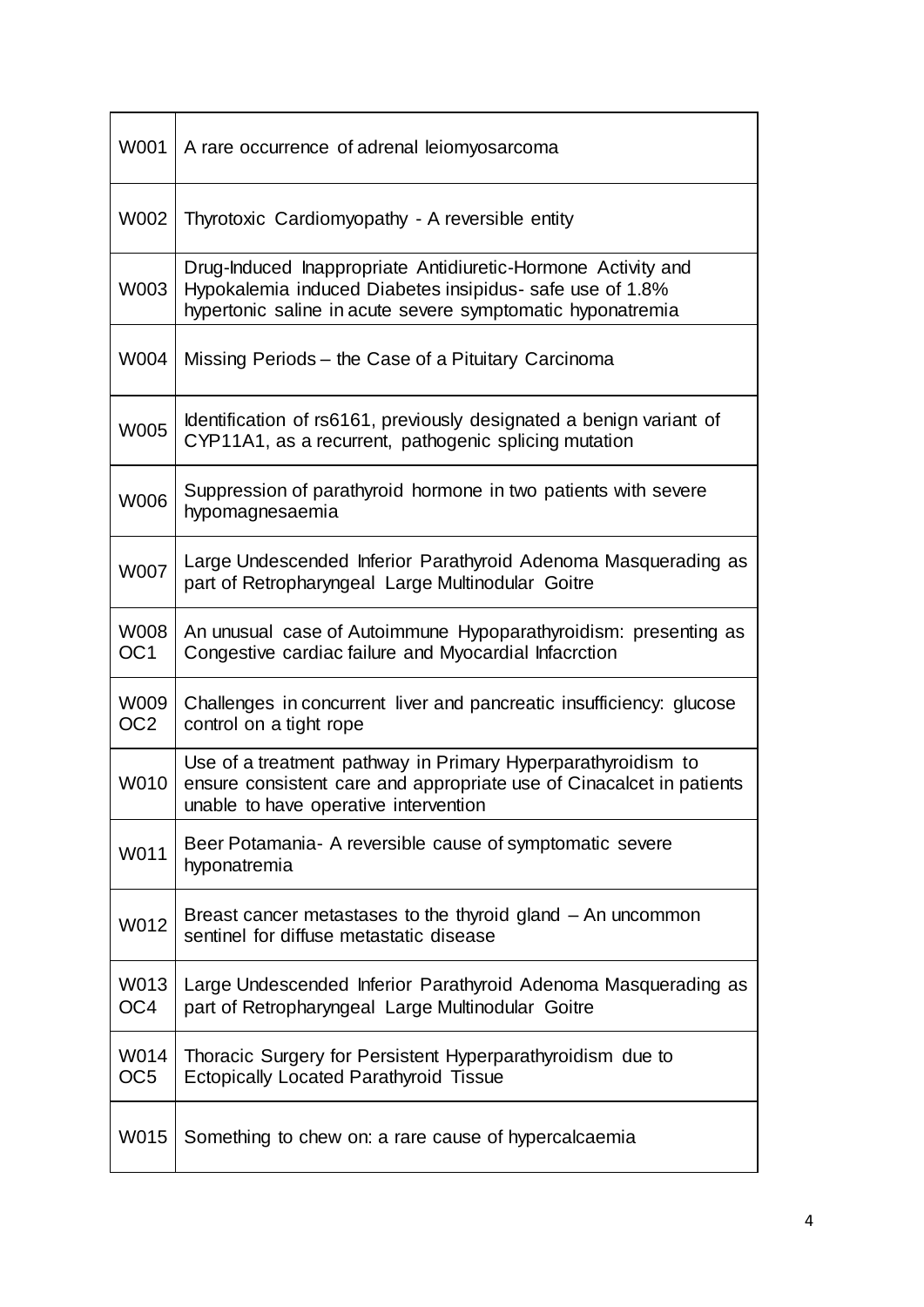| W016<br>OC <sub>3</sub> | Hypercalcaemia in a patient on Lithium therapy                                     |
|-------------------------|------------------------------------------------------------------------------------|
| W017                    | IgG4 related hypophysitis-a diagnostic challenge                                   |
| W018                    | Neuroendocrine tumour diagnosed in pregnancy, the challenges of<br>complex disease |
| W019                    | The long search for an occult ectopic ACTH-producing tumour                        |
| W020                    | Case Report: The Curious Case of Misleading Cortisol                               |
| W021                    | Palpitations and the Pituitary – the Case of Assay Interference                    |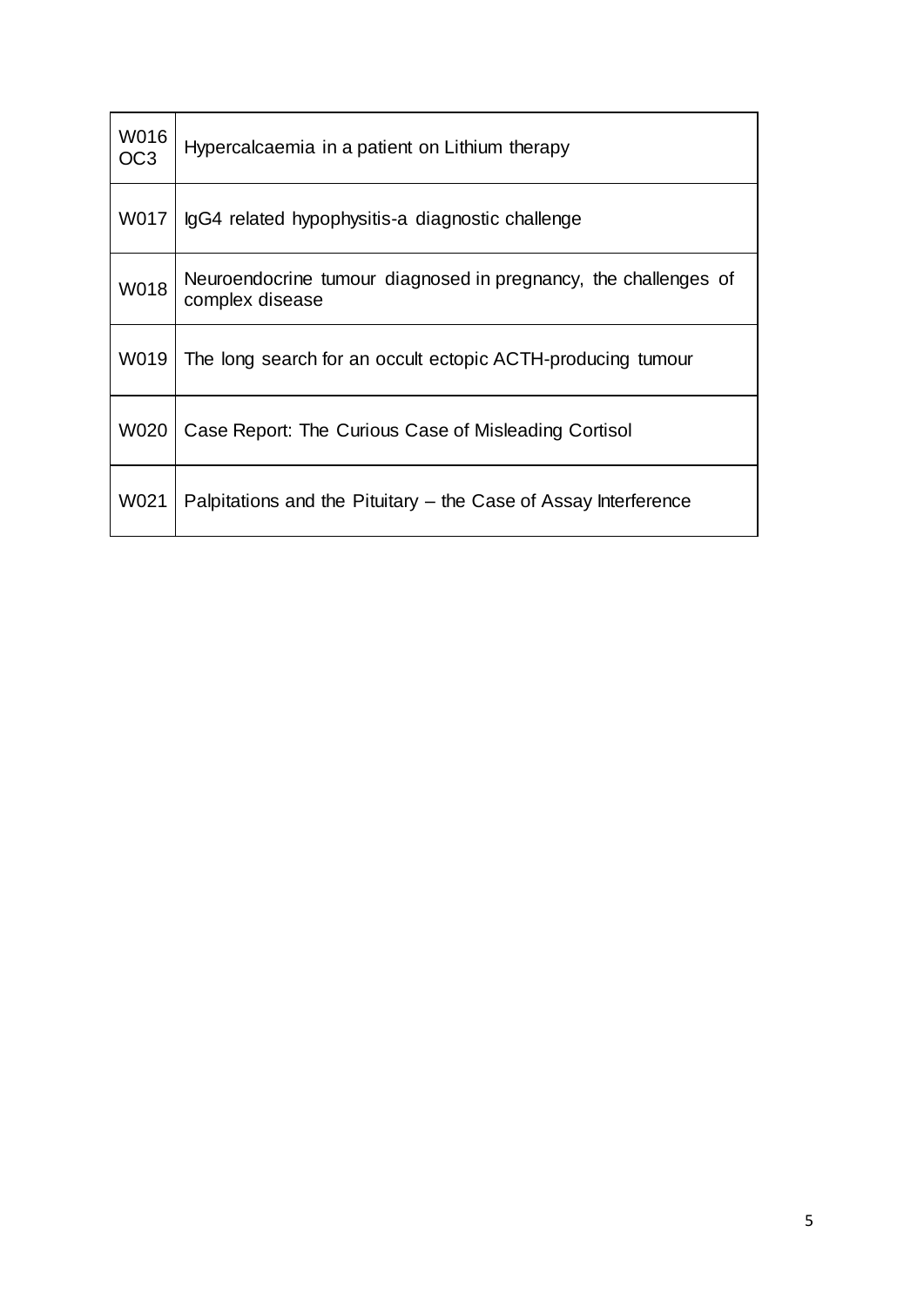#### **A rare occurrence of adrenal leiomyosarcoma**

Aditi Sharma, Elisa Lewington-Gower, Ana Pokrajac

Leiomyosarcomas are rare tumours that can arise from smooth muscle cells anywhere in the body; common sites include uterus, GI tract and retroperitoneum. We report an unusual case of a patient with an adrenal incidentaloma confirmed as a leiomyosarcoma on histology.

A 61-year-old Caucasian female was investigated for chronic abdominal pain. CT scan of the abdomen and pelvis did not show any pathology other than an incidental 2.3cm right adrenal nodule. She underwent CT and MRI of the adrenals to further characterise the lesion. These were reported as 'indeterminate' but likely a benign adrenal incidentaloma. Patient was then referred to our Endocrinology department whereby further testing confirmed a non-secretory tumour. A follow up CT adrenal scan at 6 months showed an increase in the size of the tumour to 3cm, of heterogeneous density with delayed washout of contrast with a low-enhancing centre, requiring an urgent referral for surgery. Although the pre-operative investigations suggested an adrenal tumour, at surgery the tumour was even larger and found to be invading the IVC and was clearly malignant. A planned laparoscopic procedure was changed to an open procedure and a grade 2 right per-adrenal leiomyosarcoma was resected with resection of the lateral wall of the IVC. Interestingly, the attached adrenal gland was normal. Patient is currently followed up in a dedicated leiomyosarcoma centre.

This case highlights the importance of appropriate radiological assessment in adrenal incidentalomas by experienced adrenal radiologists. Monitoring of patients with suspicious looking lesions even if not meeting the initial criteria for surgery should be rigorous and discussed in a dedicated multi-disciplinary team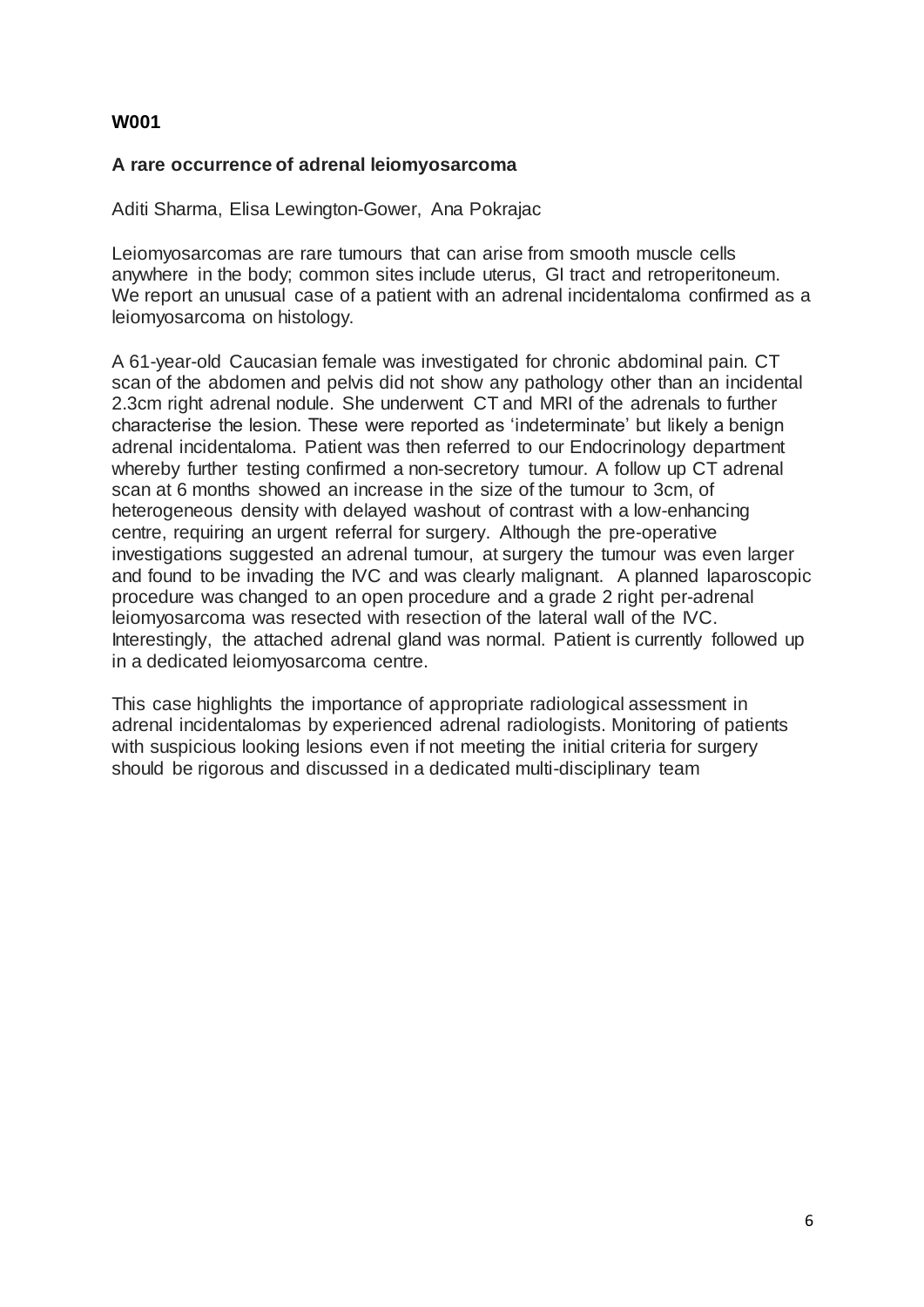#### **Thyrotoxic Cardiomyopathy - A reversible entity**

S Qureshi, S G Wijetilleka, K Yoganathan, A Stevenson, S Wright, S Ladbrokes, R Kaushal

Graves thyrotoxicosis rarely causes heart failure in healthy patients. It is a presentation in only 6% of thyrotoxicosis patients and conventional treatment for hyperthyroidism normally reverses these cardiovascular manifestations.

We present a patient who presented with 3 week history of progressive breathlessness, palpitations and sleeping in chair. She had a past history of being seen in the endocrine clinic 8 weeks prior to the presentation with a relapsed Graves disease treated with small dosage of Carbimazole. She had a past medical history of subtotal thyroidectomy with subsequent hypothyroidism in 1967. She remained asymptomatic until her current presentation with no active treatment. Her thyroid ultrasound thyroid showed multi-nodular goitre and a fine needle aspiration was not advised.

Her examination revealed various features of congestive cardiac failure, moderate goitre and thyroid eye disease. Her echocardiogram showed an ejection fraction of 20-25% on admission and akinetic cardiac wall abnormality (figure 1). Her previous echocardiogram 7 years early was within normal parameters. Her biochemical tests on admission were T4 38 p mol TSH <0.01 m IU/L and TSH antibodies were positive. She was initiated on Carbimazole 20 mg and Propanolol 40 mg three times and she showed dramatic improvement in her congestive cardiac failure. She was subsequently discharged from hospital on anti-thyroid therapy. She was scheduled for a follow up echocardiogram in 4-6 weeks and we hope to find that her repeat echocardiogram will improve with biochemical improvement in her thyroid function tests.

The clinical manifestations of thyrotoxic cardiomyopathy are secondary to an unknown aetiology. An assessment of thyroid hormone status in all patients with congestive cardiac failure may permit identification of a potentially reversible cause in this patient group.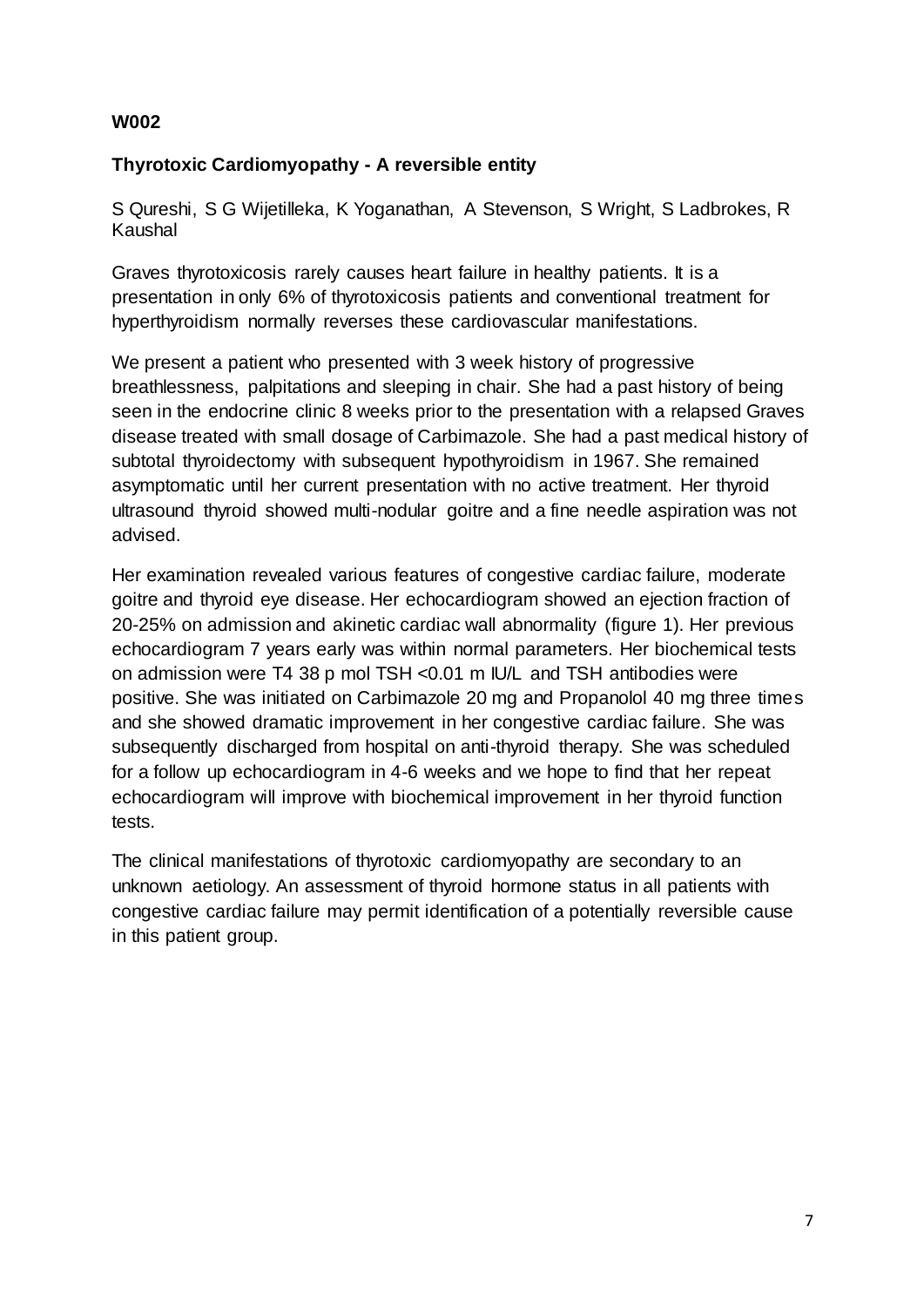

**Figure 1.** Echocardiogram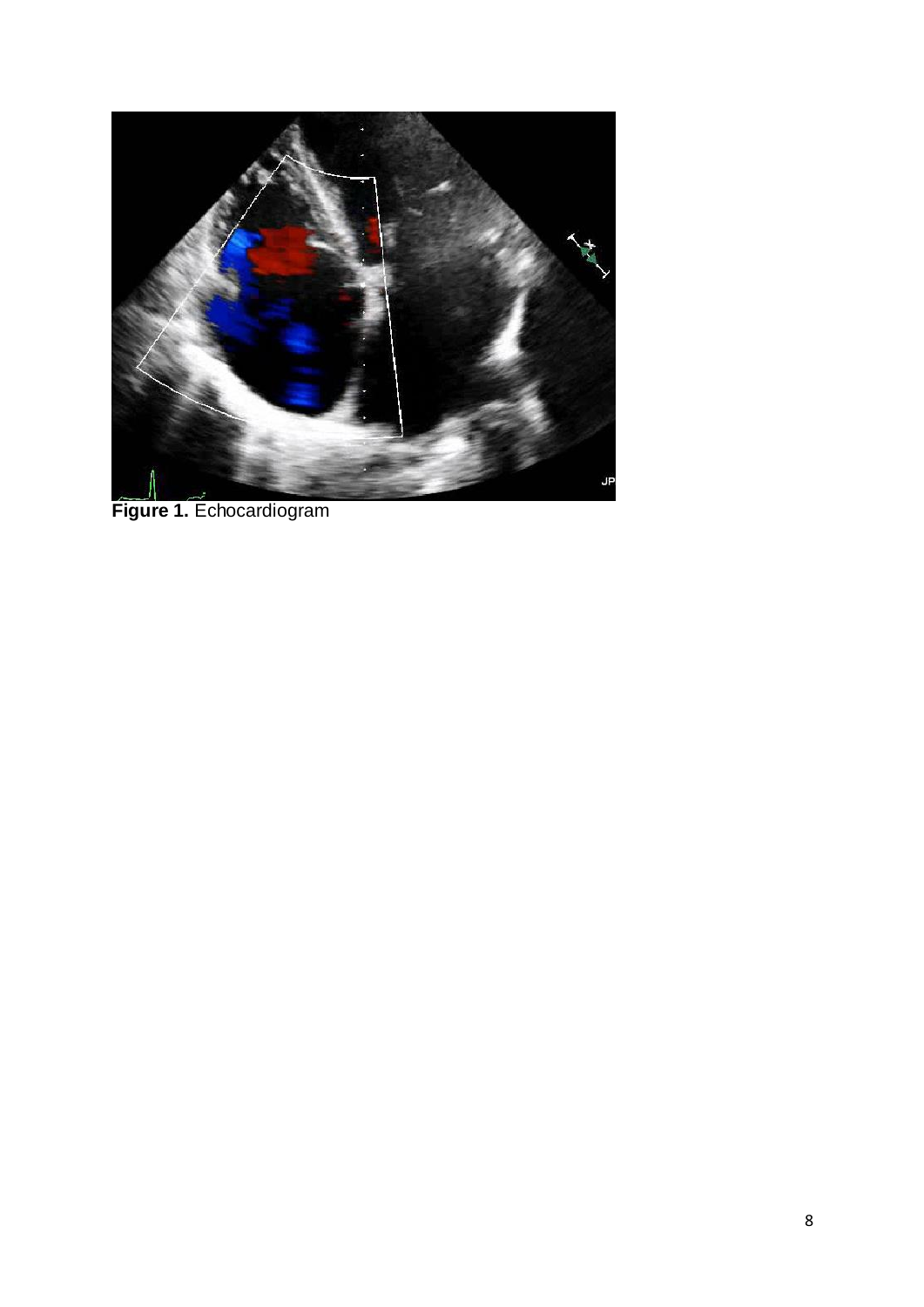#### **Drug-Induced Inappropriate Antidiuretic-Hormone Activity and Hypokalemia induced Diabetes insipidus- safe use of 1.8% hypertonic saline in acute severe symptomatic hyponatremia**

S Qureshi, S G Wijetilleka, K Yoganathan, A Stevenson, S Wright, S Ladbrokes, R Kaushal

Hyponatremia can be a manifestation of physiological processes, systemic disease processes or drugs. It is important to establish the cause early as it is potentially remediable and reversible. The symptoms of hyponatremia secondary to SIADH are attributable to the severity of hyponatremia and rapidity of syndrome development.

We present a challenging case of a 55 year old lady who re-presented to our emergency department with acute confusion, problem with her balance and slurred speech with a serum Na of **98 m mol** after being discharged with an earlier presentation with **Na 120 m mol**. She had a past medical history of treatment with anti-depressants i.e. Quetiapine, Duloxetine, Vortioxetine etc. It was agreed for her anti-depressants to be stopped due to various side effects but she chose to take her previously prescribed therapy without advice from her GP. Her blood sugar on admission was normal and there were no signs of renal/cardiac failure. Her anterior pituitary screen was unremarkable.

On examination there was no neurological lesion and her CT brain was normal. She was clinically euvolaemic but her GCS was 4 on admission.

She was initially managed with 3% hypertonic saline in HDU but remained polyuric after discharge from HDU with confirmed biochemical hypokalemia. It was agreed for her polyuria to be treated with Desmopressin until it was reversed and then treated her euvolaemic hyponatremia with ward based care with 1.8% hypertonic saline. Her MRI Pituitary revealed micro-prolactinoma with no active lesion in posterior pituitary. Her serum Na normalised after strict fluid restriction and use of hypertonic saline on the ward. She was discharged with follow up in the local ambulatory care unit.

#### **Learning Points:**

- Patients presenting with severe symptomatic hypontraemia should have routine investigations but a careful history of previous medications i.e. Antipsychotics etc. shall be excluded.
- Acute symptomatic hypontraemia is managed conventionally with fluid restriction on medical wards which is challenging but use of 1.8% hypertonic saline to reverse acute hyponatraemic state is not common practice yet.
- Our case highlights the importance and safe use of 1.8% hypertonic saline in acute life threatening symptomatic hyponatremia for continued ward based care with excellent results.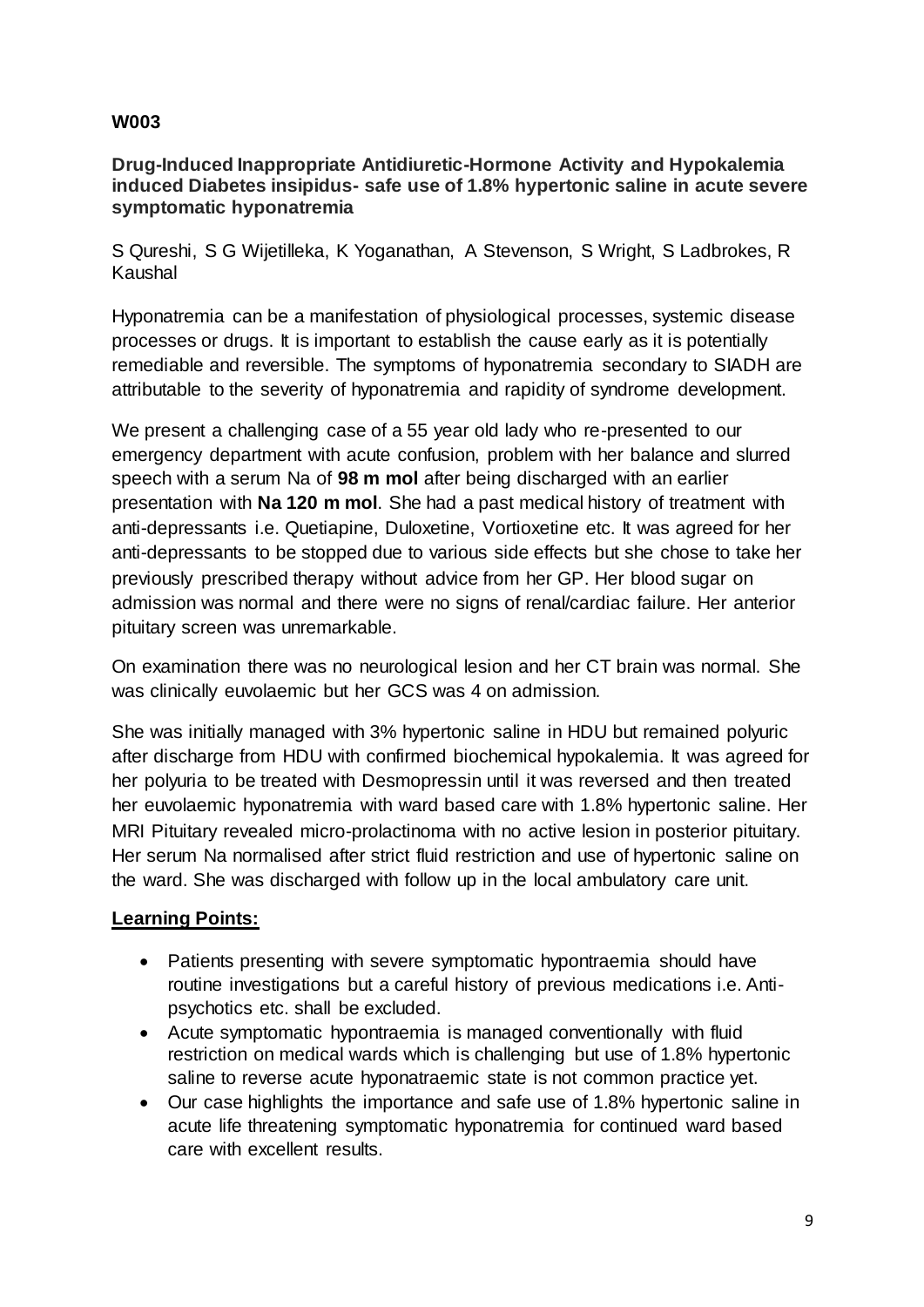

**Figure 1**- Serum Na and response to Tx



**Figure 2**- Microprolactinoma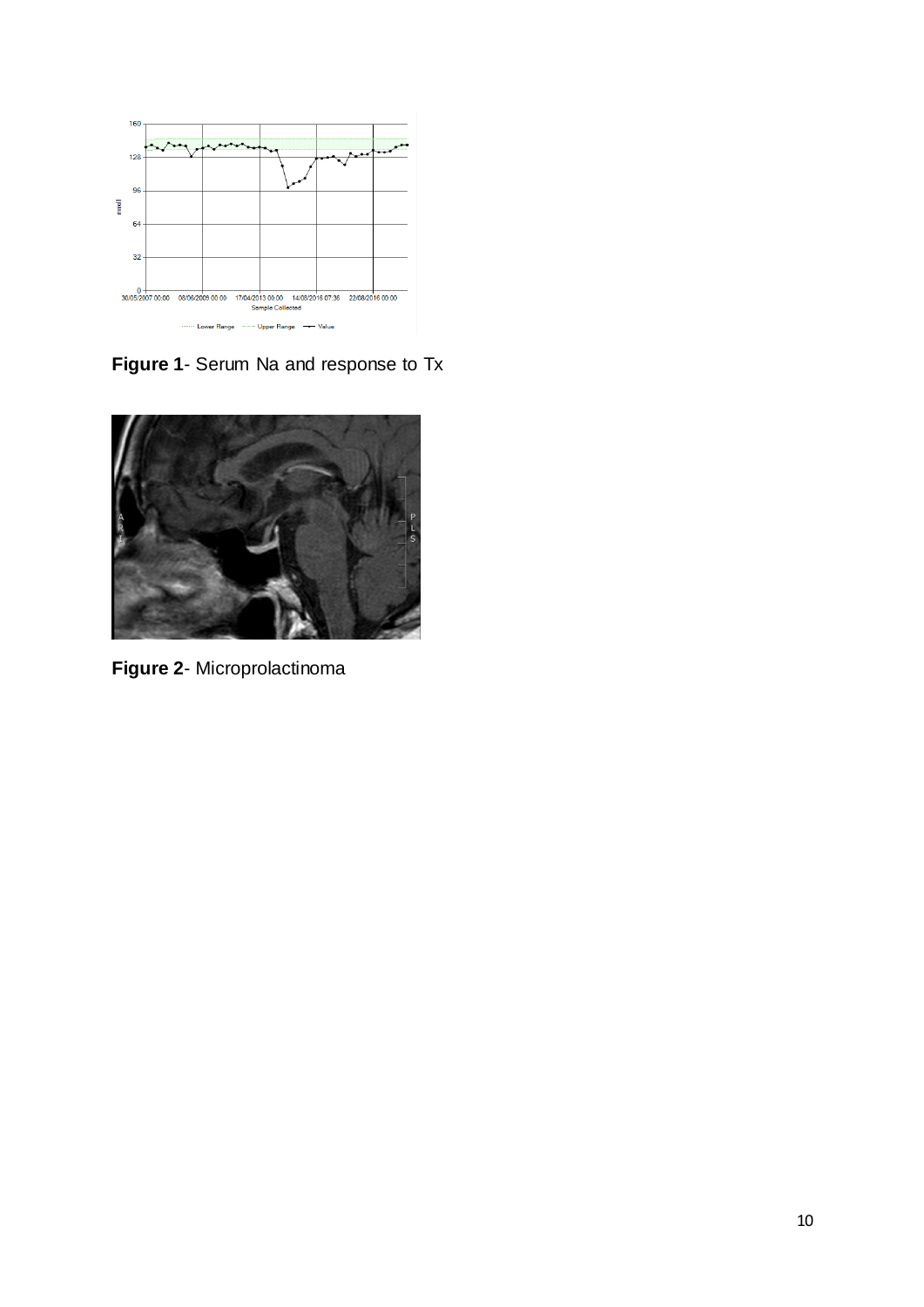#### **Missing Periods – the Case of a Pituitary Carcinoma**

S G Wijetilleka, S Qureshi, R Kaushal

We would like to present the rare case of pituitary carcinoma. We reviewed a 21 year old female with normal development and BMI and 18 months of secondary amenorrhoea after stopping the oral contraceptive pill. She experienced occasional headaches but had no other symptoms and signs of pituitary disease.

- Post-clinic bloods revealed 9am morning cortisol 123, oestradiol 103, FSH 1.3, LH 0.4, TSH 2.17, T4 - 5.8. IgF-1 and Prolactin in the normal range. Her HCG was negative, her vitamin D – 25.6 and her FBC and U&E were normal.
- We advised replacement with Hydrocortisone 10mg at 8am, 5mg at noon, 5mg at 1800 and Levothyroxine 50mcg od. Microgynon 30 if periods do not return after commencing levothyroxine. We also advised Vitamin D replacement (cholecalciferol).

Pituitary mass seen on MRI Sept 2015 - 2.8 cm likely pituitary macroadenoma with compression of the optic chiasm superiorly. Images reviewed in pituitary MDT at St George's Hospital. Patient's mass akin to a craniopharyngioma upon review of radiology. Patient seen at St George's on 28/10/15; she elected for transphenoidal surgery which took place in January 2016. The histology showed a pituitary carcinoma and our patient went on to have pituitary radiotherapy.

At West Middlesex Hospital, we ordered a pre-operative ECHO (family history of HOCM) and monitored the patient for signs of diabetes insipidus. Her U&E at present is within the normal range, with a serum osmolality of 290 and a urine osmolality of 76. She is currently euvolaemic and on hormone replacements.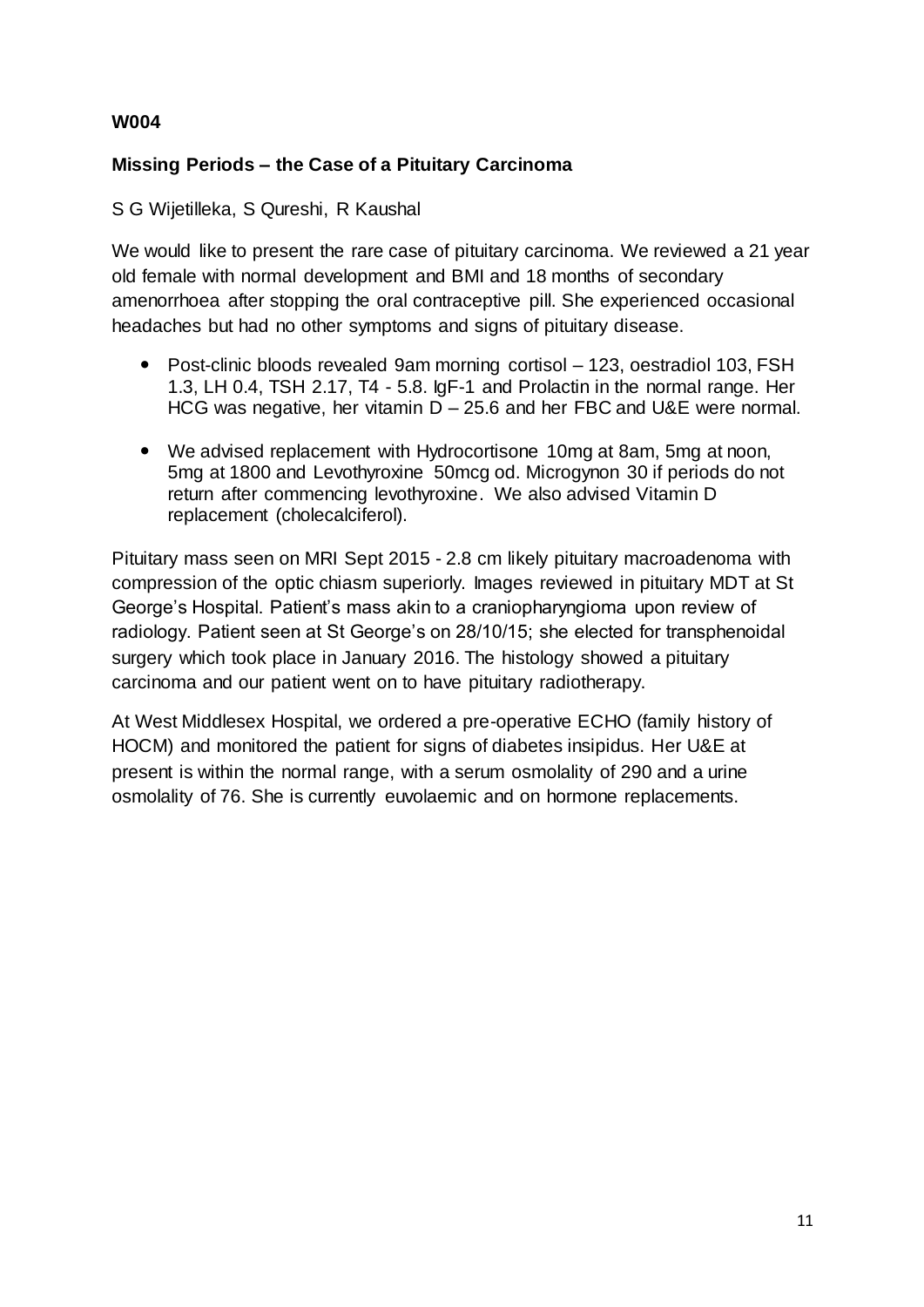#### **Identification of rs6161, previously designated a benign variant of** *CYP11A1***, as a recurrent, pathogenic splicing mutation.**

A Maharaj\*, F Buonocore\*, E Meimaridou, T D Cheetham, C Brain, E Gray, J Suntharalingham, N Striglioni, H Spoudeas, M Donaldson, J C Achermann\*, L A Metherell\*

**Background:** The genetic variant chr15:74635368 in *CYP11A1* (SNP ID rs6161 c.940G>A) has a minor allele frequency of 0.0024 (ExAC); At protein level (p.E314K) it is predicted to be benign with heterologous expression of the mutant protein showing no functional difference from wild-type. *CYP11A1* encodes the P450 side chain cleavage enzyme which initiates the steroidogenic cascade by conversion of cholesterol to pregnenolone. Severe deficiency of this enzyme is characterised by disordered sexual differentiation in addition to adrenal and gonadal insufficiency but partial loss-of-function mutations can present with a milder phenotype.

**Results:** In ten patients, with variable presentations, sequencing and segregation analysis revealed the presence of the rs6161 variant in exon 5 of *CYP11A1* in compound heterozygosity with deleterious mutations on the other allele. This rs6161 variant is enriched in our patient cohort with an allele frequency =  $0.015$  (p<0.01). We hypothesized that it affected the gene at the RNA level, perhaps altering splicing, or that it represented a marker for another intronic/regulatory change within the gene. An *in vitro* splicing assay, utilising minigene constructs incorporating wild-type or variant exon 5 sequences, revealed markedly reduced splicing of variant exon 5.

**Conclusion:** Previously considered a benign variant, rs6161 occurs more frequently than expected in patients, alters splicing and is pathogenic when in combination with a disruptive change on the other allele. It represents a partially inactivating mutation and can lead to mild phenotypic presentation.

**Impact:** With the advent of whole exome and genome sequencing the necessity of assessing whether a sequence variant is deleterious or not becomes key. *In silico*  prediction tools may not be adequate to assign causality and hence analysis of exonic and non-exonic variants will need to be performed *in vitro* not only considering the change at protein but also at nucleic acid level.

#### **N.B. Local Ethical Committee approval obtained.**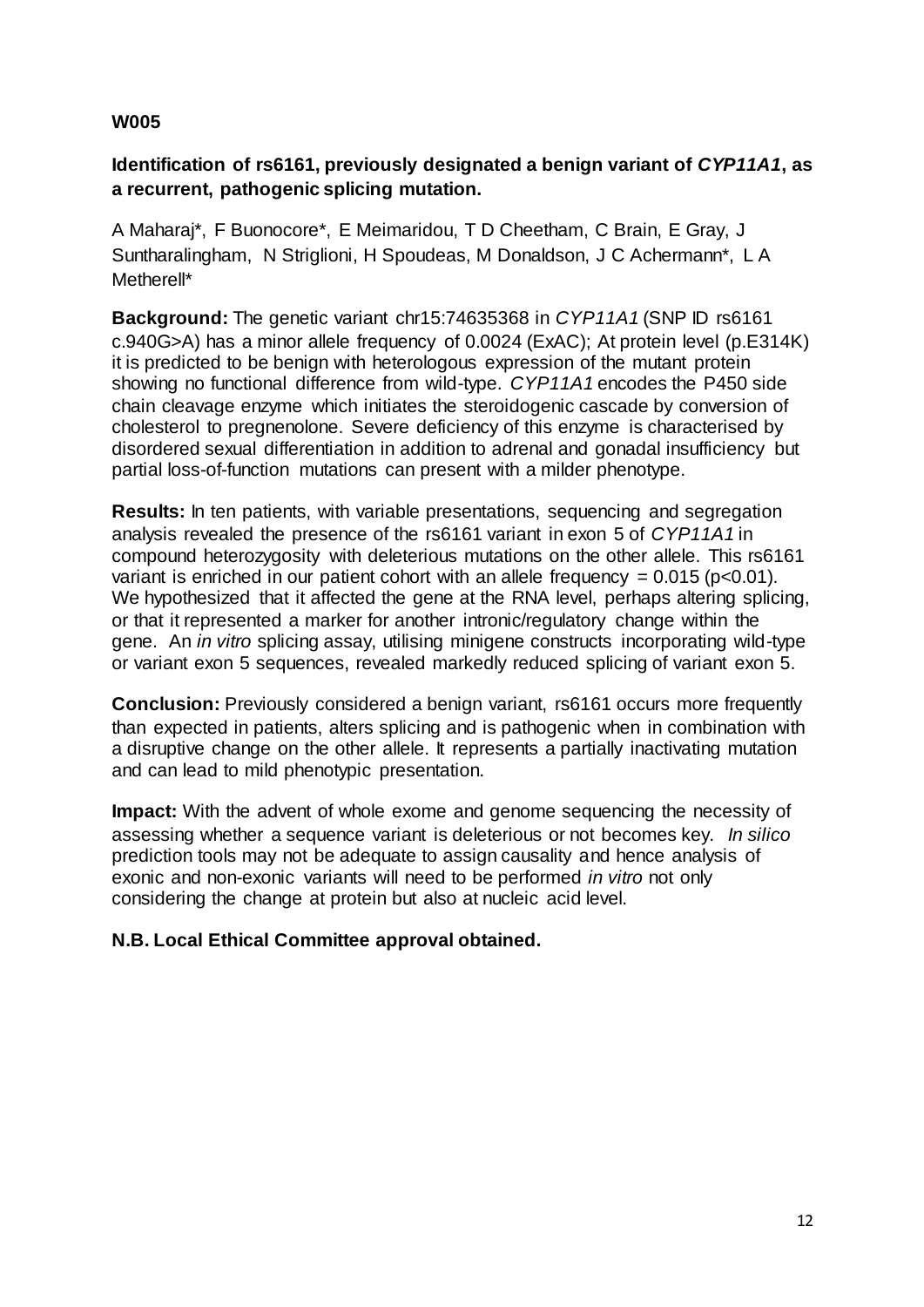#### **Suppression of parathyroid hormone in two patients with severe hypomagnesaemia**

E Mills, S Narayanaswamy, A Naqvi, J Todd & F Wernig, Hammersmith Hospital, Imperial College Healthcare NHS Trust, London

Hypocalcaemia can be associated with coexisting hypomagnesaemia, which induces hypoparathyroidism as well as resistance to parathyroid hormone (PTH). Here, we present two patients with severe hypomagnesaemia and associated hypocalcaemia.

Patient A was an 88-year old woman who was admitted via the Emergency Department with general malaise, twitching and tremors following a short illness with diarrhoea. She had a medical history of diastolic heart failure and was taking furosemide, perindopril and lansoprazole. She was found to have severe hypocalcaemia 1.51mmol/L with inappropriately normal PTH 5.7pmol/L. Magnesium was undetectable <0.25mmol/L and 25-hydroxyvitamin D 102.2nmol/L. Patient B was a 61-year old woman who was referred to the Endocrinology Clinic with tingling, numbness and leg cramps. She had a jejunal bypass 40-years previously and had experienced chronic diarrhoea since. Due to severe reflux, she was taking both lansoprazole and omeprazole. She was found to have severe hypocalcaemia 1.64mmol/L, inappropriately normal PTH 6.5pmol/L, undetectable magnesium <0.25mmol/L and 25-hydroxyvitamin D deficiency 14nmol/L.

In both patient's, after the administration of intravenous magnesium, there was an immediate and a significant increase in the levels of circulating PTH; in Patient A PTH rose to 26.9pmol/L and in Patient B to 23.8pmol/L. In both cases, this led to a concomitant improvement in hypocalcaemia and resulted in normocalcaemia. Patient B also received intramuscular vitamin D replacement. Patient A was discharged from hospital with oral calcium supplements and has remained normocalcaemic. Her PPI was discontinued. However, in Patient B, despite oral calcium supplements, calcium and magnesium gradually fell in the weeks following the magnesium infusion despite stopping both lansoprazole and omeprazole. This was felt to be due to on-going diarrhoea, which would be exacerbated by oral magnesium supplements and she has been referred to the Gastroenterologists.

Like calcium, magnesium plays a crucial role in the regulation of PTH secretion. These cases demonstrate the blunted PTH secretion in patients with severe hypomagnesaemia. Profound hypomagnesaemia decreases the release of PTH and induces skeletal resistance to PTH which can result in severe hypocalcaemia. In both cases, hypomagnesaemia will have been driven by diarrhoea along with longterm proton pump inhibitor use, which is known to reduce intestinal magnesium absorption.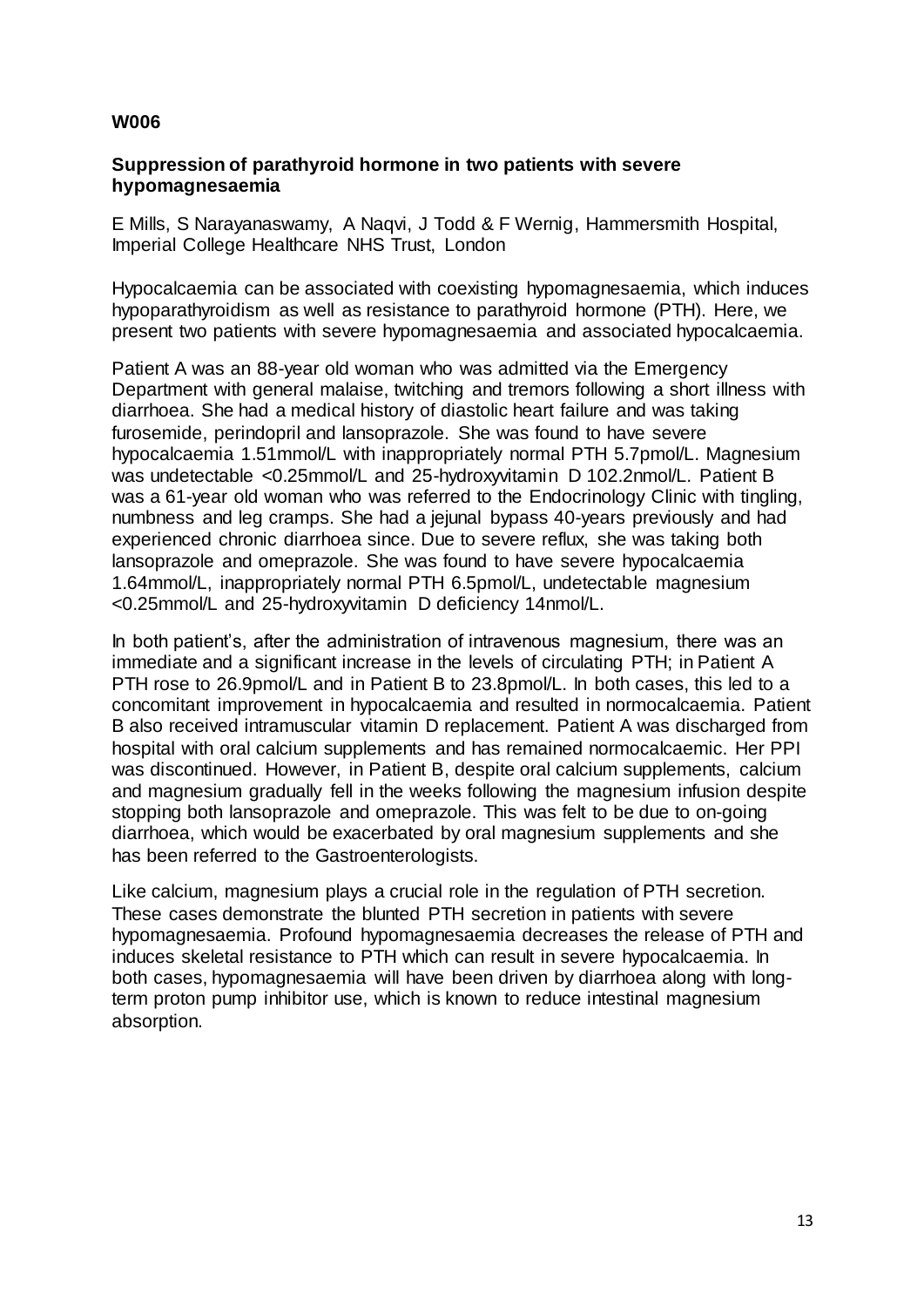#### **Large Undescended Inferior Parathyroid Adenoma Masquerading as part of Retropharyngeal Large Multinodular Goitre**

A Plonczak, A N Di Marco, F F Palazzo, Department of Thyroid & Endocrine Surgery, Hammersmith Hospital, Imperial College Healthcare NHS Trust

**The Case:** A 71 year old female with asymptomatic biochemically proven primary hyperparathyroidism and compressive symptoms from a very large toxic multinodular goitre is presented. Examination revealed a very large goitre with distension of the external jugular veins suggestive of thoracic inlet compression. Localisation studies in the form of ultrasound neck and SestaMIBI failed to identify a parathyroid adenoma. CT of the neck and upper thorax noted the left thyroid lobe to be larger with a significant retropharyngeal component, extrathoracic tracheal compromise and minor retrosternal extension.

A combined total thyroidectomy and parathyroidectomy via a cervical approach was performed. The right thyroid lobe was mobilised first, during which an enlarged right superior parathyroid gland was identified. The left lobe of the thyroid was then mobilised and a classically positioned but abnormally large left superior parathyroid gland was found and safely removed. Subsequently, during mobilisation of the highly developed superior pole of the left thyroid lobe, a separate retropharyngeal structure, superomedial to the lobe, was encountered and mobilised. This structure, measuring up to 63mm, appeared to be separate from the thyroid and was recognised as a very large adenoma of what we interpret as a non-descended left inferior parathyroid gland.

Post operative recovery was uneventful, including normalisation of biochemistry. Histology showed a multinodular goitre with an incidentally found 0.2mm papillary thyroid carcinoma and hyperplasia of all three parathyroid glands, including the very large (21g) non-descended left inferior gland.

**Discussion:** The largest adenoma in this case was many hundreds of times the size of a non-pathological gland. Giant parathyroid adenomata are defined as weighing ≥35g and are not necessarily functional<sup>1</sup>. The location of this gland was characteristic of a non descended inferior gland. These occur in <1% of cases. Coexistent thyroid and parathyroid pathology is not unusual, with rates of synchronous parathyroid and thyroid surgery in patients with PHPT reported in up to 29%<sup>2</sup>. Despite this, we believe this case to be unique in the published literature given the huge goitre, unusual nature of the parathyroid disease and coincidentally found microcarcinoma. However, the primary value of this case lies in the illustration of the difficulties of parathyroid localisation in the presence of a large goitre.

#### **References:**

- 1. Spanheimer PM et al. Do giant parathyroid adenomas represent a distinct clinical entity? Surg (United States). 2013;154(4):714–9.
- 2. Ryan S et al. Co-existent thyroid disease in patients treated for primary hyperparathyroidism: implications for clinical management. Eur Arch Otorhinolaryngol [Internet]. 2015;272(2):419–23.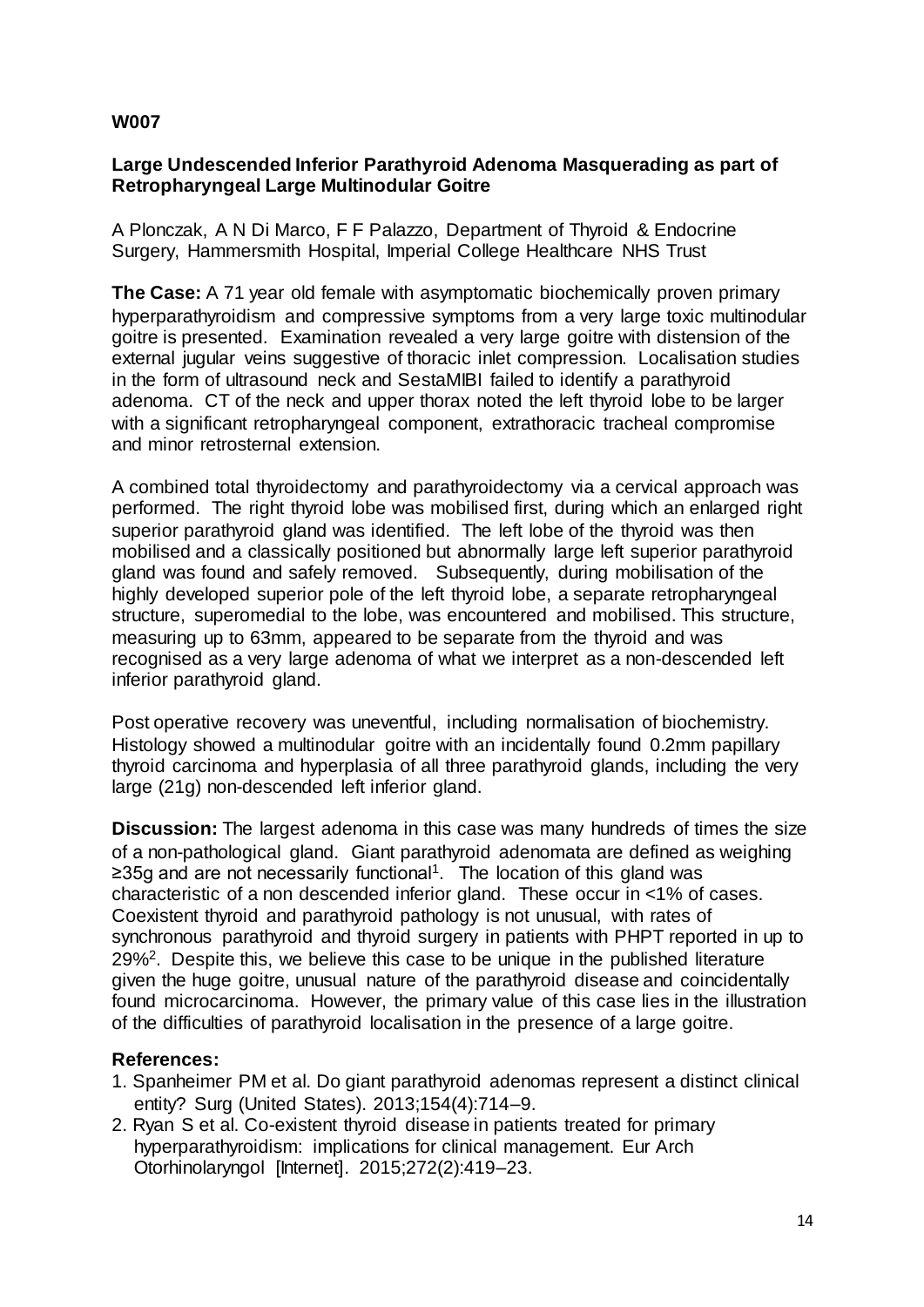#### **An unusual case of Autoimmune Hypoparathyroidism: presenting as Congestive cardiac failure and Myocardial Infacrction**

Neelam Khalid, Hadleigh Cuthbert, Adie Viljoen, Peter Winocour, Sagen Zac-Varghese, Kanchana Rajaguru, Lister Hospital, Stevenage

66 year old lady was admitted to the A&E department with shortness of breath and chest tightness. She had a background of hypertension and migraine. There was no significant family history and no past medical history, in particular no previous neck irradiation or surgery. Her admission blood tests revealed low corrected calcium of 1.35 mmol/L. She denied any symptoms of hypocalcemia. Clinical examination was normal, there was no paraethesia, tetany or other neurological findings and she had a negative Trousseau and Chvostek's sign. The lack of signs and symptoms pointed to a chronic cause for the hypocalcaemia. She was of normal height and had normal bone development. She had 2 children and had no problems during pregnancy. Her children did not have any known medical conditions and were of normal height and had developed normally. Her PTH was undetectable at a level of <0.0 pmol/L (repeated three times and discussed with the biochemistry department to exclude assay interference). 25-HydroxyVitamin D3 was sufficient at 63.6 nmol/L.

Electrolytes showed marginally raised phosphate 2.52 mmol/L, normal Magnesium 0.82mmol/L and normal renal function. Her thyroid function tests and serum cortisol were normal. She was commenced on Calcium infusion, 10% calcium gluconate at 50ml/hr and this was titrated according to response. She remained on Calcium infusion for 72 hrs. Following this her adjusted calcium was 2.20 mmol/L. She was commenced on oral Calcium carbonate 1g BD and 0.5 mcg Alpha calcidol daily to maintain her calcium levels. Whole body CT was performed and it ruled out any infiltrative/malignant process.

Her initial ECG showed QTc prolongation 487 and ST depression in V4-V6. She had a raised troponin and was treated for acute coronary syndrome. An echo showed severe left ventricular systolic dysfunction. An angiogram was performed which showed severe multivessel atherosclerosis and she was referred for a CABG.

**Learning point:** This was a rare case of likely Autoimmune Hypoparathyroidism, presenting following an acute coronary syndrome. Autoimmune Hypoparathyroidism can occur as two main etiologies, either as an isolated enzyme deficiency of PTH or in connection with other endocrine enzyme deficiencies. In cases of hypoparathyridism, where there is no history of thyroid or neck surgery, it is also important to rule out infiltrative process.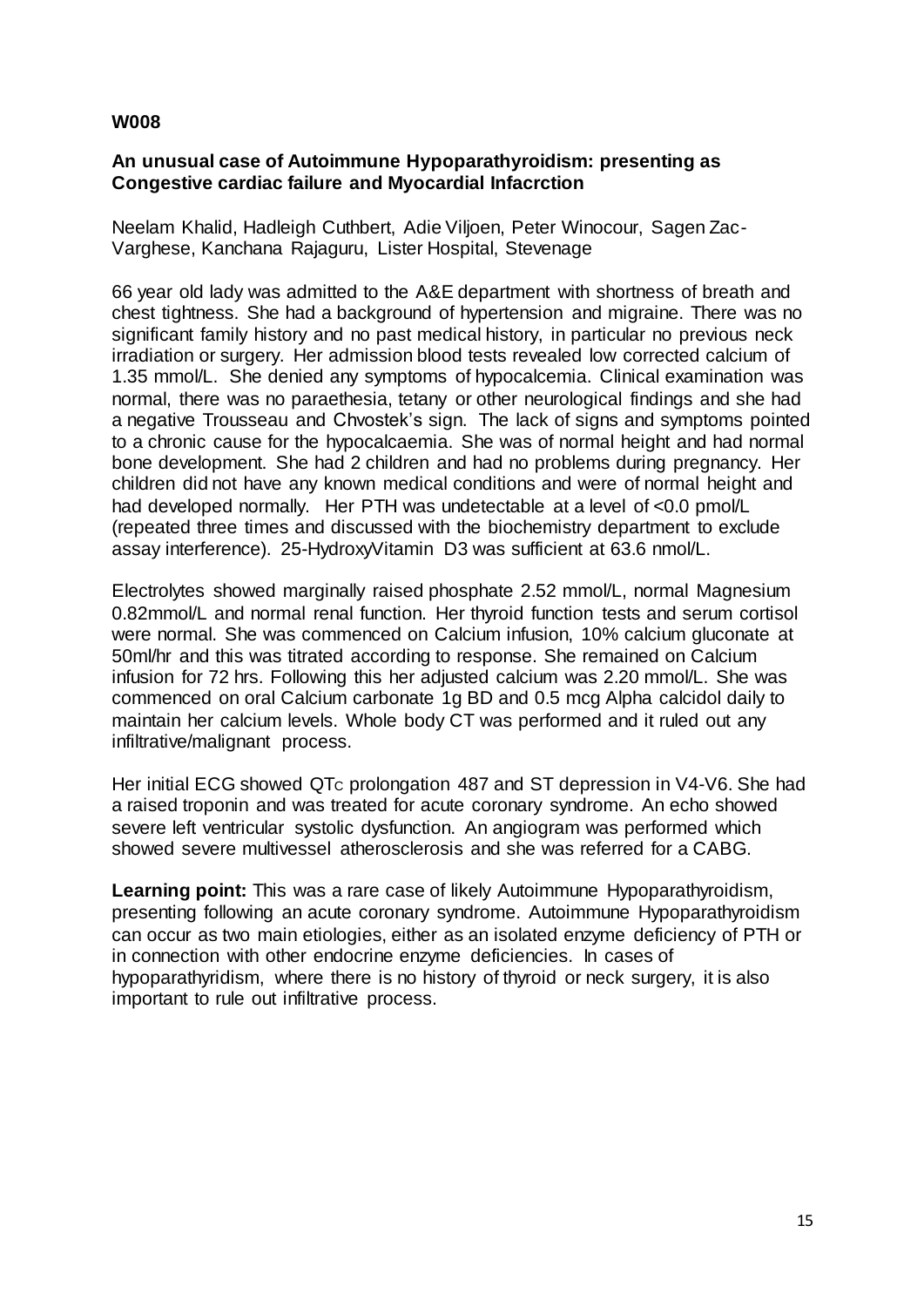#### **Challenges in concurrent liver and pancreatic insufficiency: glucose control on a tight rope**

Andrianni Karra<sup>1</sup>, Pei Chia Eng<sup>1</sup>, Maria Phylactou<sup>1</sup>, Manninder Gill<sup>2</sup>, Anna Pullen<sup>3</sup>, Lucy Fermor<sup>1</sup>, Sanjeev Mehta<sup>1</sup>, Nick Oliver<sup>4</sup>, Kevin Baynes<sup>1</sup> Department of diabetes and endocrinology, Ealing hospital Department of dietetics, Ealing hospital Department of clinical psychology, Ealing hospital Department of diabetes and endocrinology, Charing Cross Hospital

**Introduction:** Control of plasma glucose concentration requires flawless cooperation between the pancreas, liver and the intestine. In the event of diminished pancreatic function, impaired incretin secretion and loss of islet cell insulin and glucagon secretion contribute to brittle diabetes characterized by marked glycaemic lability.

**Case and Investigations:** We present a case of a 29-year old man who was diagnosed with pancreatic diabetes resulting from chronic alcohol misuse. He had significant weight loss and had extensive investigations for low body mass index. His computed tomography scans of his chest; abdomen and pelvis revealed gross chronic pancreatitis but did not suggest any evidence of malignancy. His tumour markers – CEA and CA19-9 were elevated at 6.6 and 251 suggesting chronic pancreatitis rather than malignancy. Further investigations including an oesophagoduodenoscopy and biopsy excluded gastrointestinal ulcer and malignancy. Hepatitis screen, liver autoantibodies, coeliac screen, alpha -1 antitrypsin, ceruloplasmin, copper and HIV serology have been negative. Despite being treated with a basal bolus regimen consisting of small doses of meal time novorapid and small doses of long acting basal insulin, his capillary blood glucose control had remained erratic ranging from 1 mmol/L to 47 mmol/L. Managing his hypoglycaemic episodes was challenging as these episodes were poorly responsive to glucagon therapy and could only be managed with intravenous dextrose. As he had repeated hypoglycaemic episodes, he developed impaired hypoglycaemic awareness and this eventually led to a severe hypoglycaemic event after which he sustained a basal ganglia infarction. Investigations for hypoglycaemia excluded endogenous insulin secretion as his paired plasma C-peptide, plasma insulin were appropriately suppressed at plasma glucose of 2mmol/L. IGF2 levels were within normal limits and urine sulphonylurea screen was negative. An early morning serum cortisol level is adequate at 819nmol/L.

**Discussion:** Control of hyperglycaemia and preventing hypoglycaemia remains the primary treatment target in pancreatic diabetes. There are no guidelines regarding the management of such patients. Abstaining from alcohol and smoking cessation reduce toxic insults to the pancreas. Pancreatic enzyme replacement aids fat digestion and provides incretin to maintain glucose tolerance during meal ingestion. Since the endocrine defect is insulin deficiency, most experts recommend multi dose basal bolus regimen including carbohydrate counting for flexible prandial coverage, with consideration of continuous subcutaneous insulin infusion or pump therapy. As the degree of beta cell impairment is seldom absolute, insulin dosing for such patients is challenging as the continued loss of glucagon secretion and replacement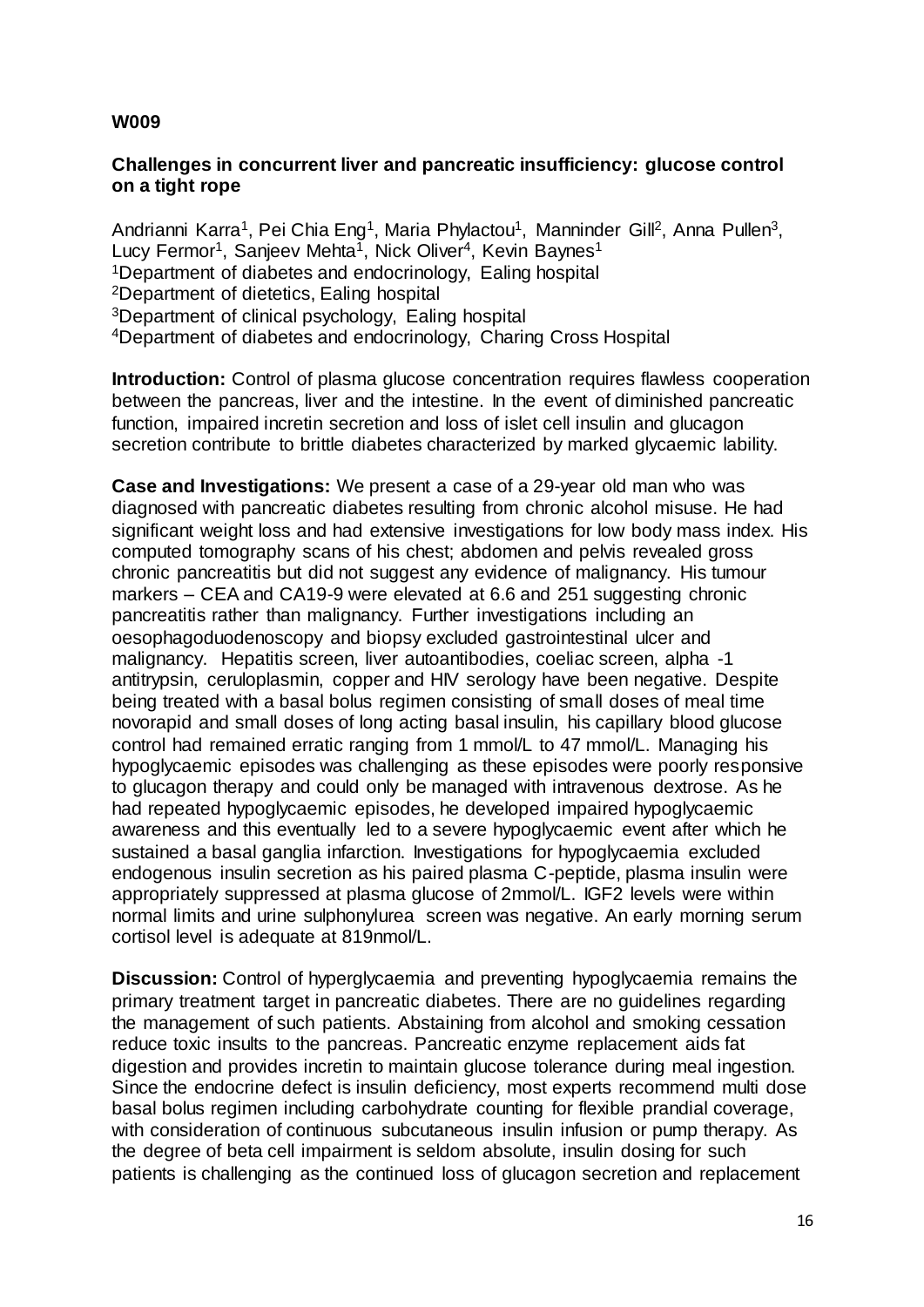insulin doses may unpredictably predisposes to hypoglycemia. We would like to highlight the complexity in the management of this patient. Our patient has been referred to tertiary center and is being worked up for liver and pancreatic transplant.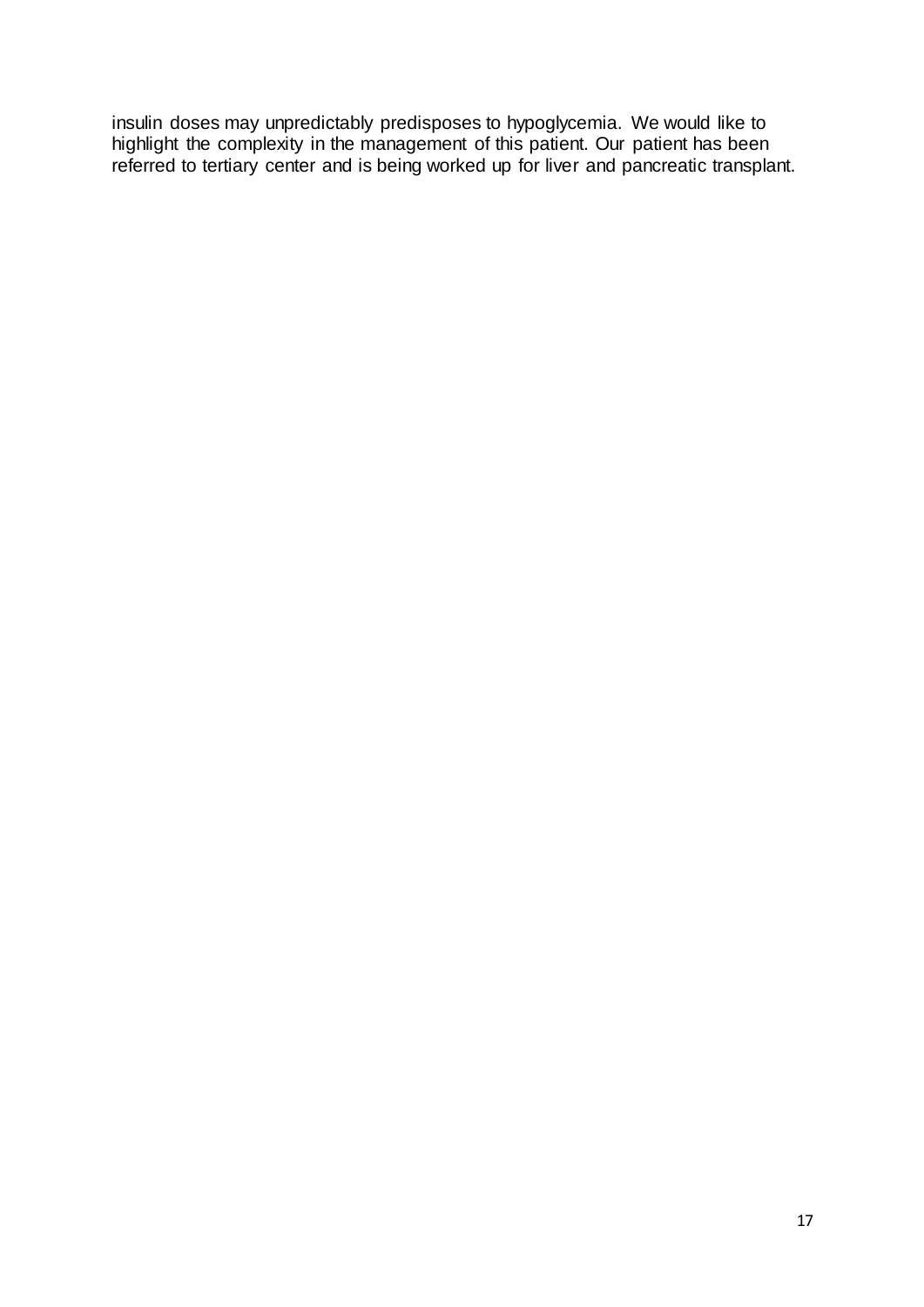#### **Use of a treatment pathway in Primary Hyperparathyroidism to ensure consistent care and appropriate use of Cinacalcet in patients unable to have operative intervention**

Mr Joshua Hamby, Mrs Vanessa Hamby (Medical Students- American University of the Caribbean), Dr Steven McCann (Consultant Chemical Pathologist), Dr Richard C. Bell (Consultant Physician) Stepping Hill Hospital- Stockport NHS Foundation **Trust** 

**Objectives:** To validate the use of a Primary Hyperparathyroidism treatment pathway and shared care management plan used in a secondary care setting.

**Methods:** We compared the biochemical laboratory data of patients presenting in 2012 and 2015 with an adjusted calcium >2.85mmol/L. These data were reviewed to identify cases of hyperparathyroidism, utilising biochemical and electronic patient record data.

**Results:** In a population area of around 350,000 we perform approximately 75,000 calcium tests per year. In 2012 and 2015 using an adjusted calcium threshold of >2.85 we identified 270 and 226 unique patients with significant hypercalcaemia. Of these 87 and 67 were determined to have primary hyperparathyroidism. When comparing treatment with parathyroidectomy or cinacalcet we identified a younger cohort treated surgically average age 62 and 65 (2012-2015) as opposed to average age 80 and 83 years (2012-2015) treated with cinacalcet.

Using the presented treatment pathway which biases towards use of cinacalcet if risk factors for admission are present such as falls risk or history of dementia/ delirium. We show consistent use of cinacalcet and surgery (19 cinacalcet and 19 surgery in 2012 vs 10 cinacalcet 21 surgery in 2015).

**Conclusions:** Although cinacalcet use in routine hyperparathyroidism is relatively new and therefore a growth treatment area. We identify a pathway of treatment that prevents its overuse as a first line treatment. When comparing parathyroidectomy vs cinacalcet treatment we found each treatment use was geared to specific age cohorts which remained consistent in 2012 and 2015.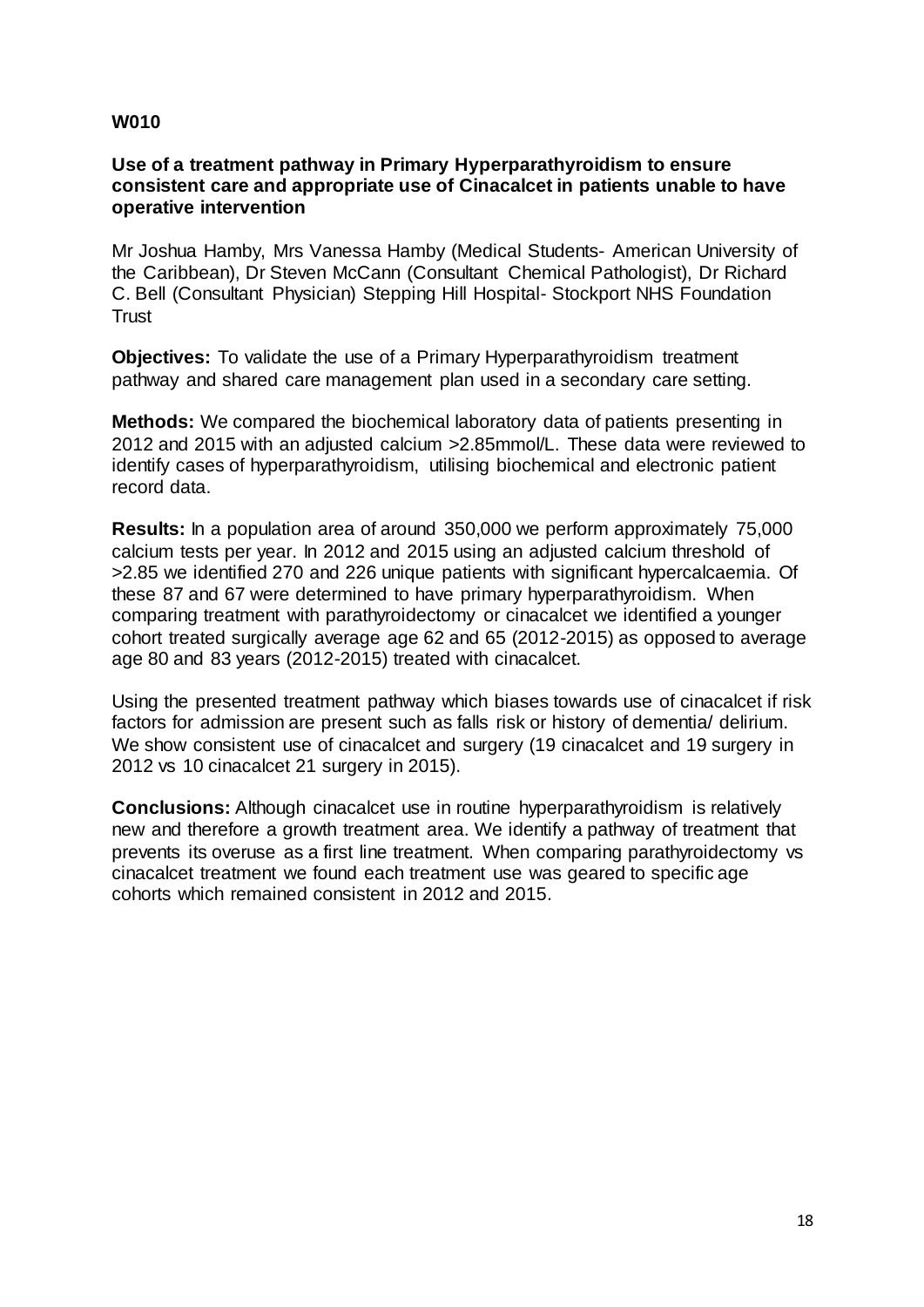#### **Beer Potamania- A reversible cause of symptomatic severe hyponatremia**

A Stevenson, SA Qureshi, S.G.Wijetilleka, K. Yoganathan, S. Wright, S. Ladbrookes, R.Kaushal

We present a 65 year old male brought in following a fall at home. He had a history of T2DM, COPD and congestive cardiac failure. His drug history included, amongst others, irbesartan and furosemide, although his compliance with medications was low. His plasma sodium on admission was **104 mmol/L** (136mmol-146mmol). He had normal potassium of 5.1 mmol/L (3.5-5.1mmol/L) and his renal function was normal. On examination his GCS was 13/15 and he was clinically hypervolaemic. He had was anaemic with a haemoglobin of 122 (NR 132-171) and an MCV of 110 (NR 80-100) with normal liver function tests. He had a history of alcohol abuse consuming around 20 units/day for the past 20 years. His serum osmolality was 232mosm/kg (275-295mosm/kg) with a urine osmolality of 488mosom/kg (50- 1200mosm/kg) and a urinary sodium of 13mmol. His random cortisol was 635nmol/L (185-625nmol/L), he had a normal thyroid function (TSH 2.73, free  $T4 = 12.3$ pM) and a normal lipid profile (triglycerides 0.87). Chest X-ray revealed an enlarged heart with upper lobe dilation but no obvious consolidation.

The initial impression was this was hyponatraemia secondary to CCF and was initially with fluid restriction & furosemide was initiated. It was decided that given his comorbidities he was a ward-based ceiling of care only. His sodium failed to improve on this regime and in 48 hours his GCS had dropped to 6/15. He also developed a respiratory acidosis, thought to be due to fluid overload, necessitating NIV. Treatment was then commenced with careful infusion of 1.8% hypertonic saline, checking sodium levels every 6 hours. His sodium gradually increased from 106mmol/L to 128mmol/L over 72 hours. With this his GCS improved, along with his respiratory effort, he was able to be taken off NIV and has been medically stable ever since.

#### **Learning Points:**

- 1. Chronic alcoholic patients are commonly found to be hyponatraemia. In this case one contributory factor was certainly fluid overload secondary to alcoholic cardiomyopathy.
- 2. In beer potomania, chronic consumption of beer, which is a hypotonic alcoholic solution, combined with protein malnutrition, can lead to profound hyponatraemia.
- 3. This case illustrates how the careful administration of additional solute in the form of 1.8% hypertonic saline can provide gentle correction in serum sodium leading to the patients neurological recovery, but minimizing the risk of overcorrection and central pontine myelinolysis.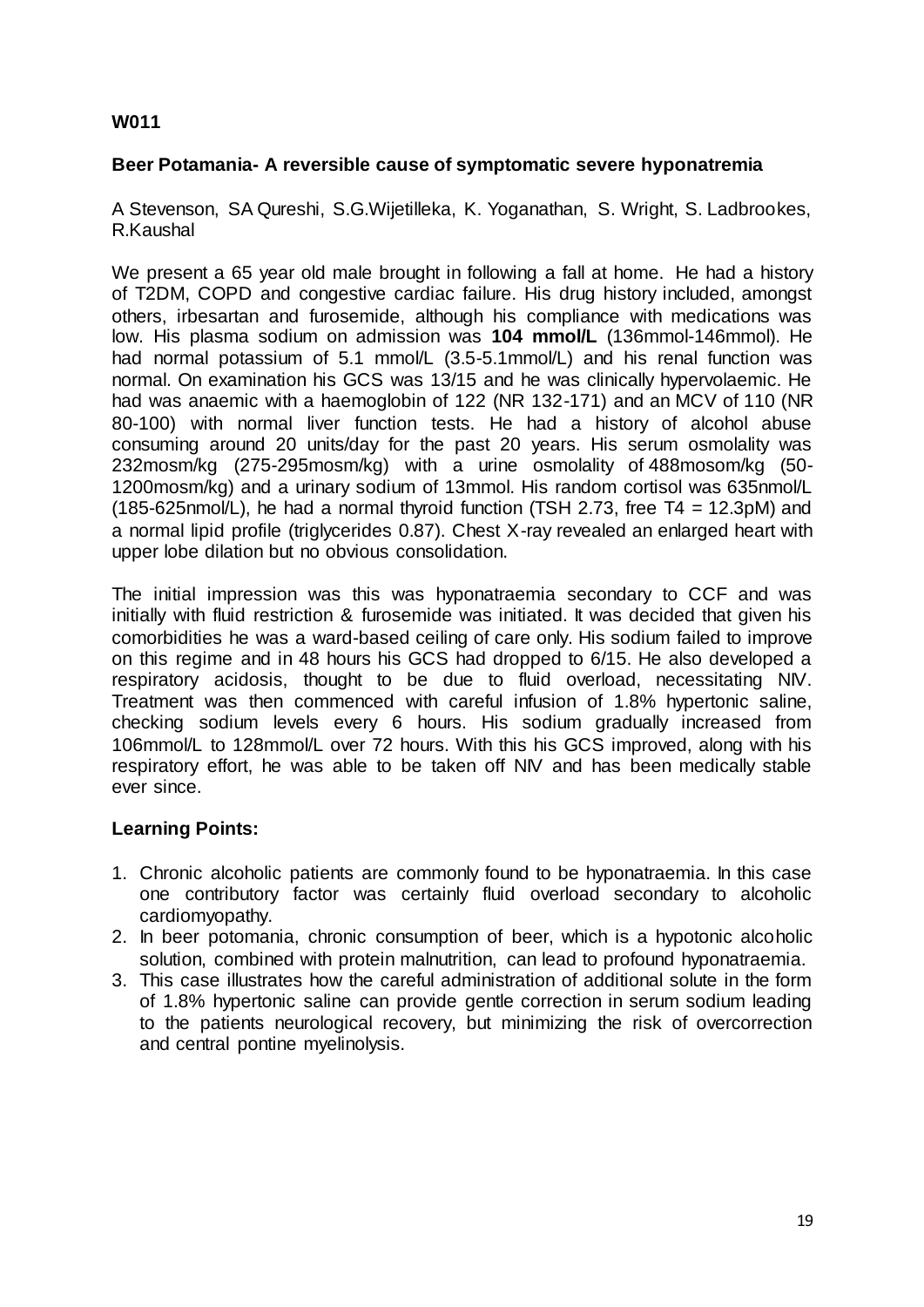#### **Breast cancer metastases to the thyroid gland – An uncommon sentinel for diffuse metastatic disease**

A M Plonczak, A N Di Marco, R Dina, D Gujral, F F Palazzo, Department of Thyroid & Endocrine Surgery, Hammersmith Hospital, Imperial College Healthcare NHS **Trust** 

**Aim:** To illustrate a rare case of breast metastases to the thyroid gland, present a literature review and discuss its clinical significance

**Background:** Metastases to the thyroid are rare. The most common cancer to metastasize to the thyroid is the kidney, followed by gastrointestinal tract tumours, lung, skin and only rarely the breast. Outcomes in malignancies metastatic to the thyroid overall are poor. There are no prospective studies addressing the role of surgery in metastatic disease of the thyroid. Isolated thyroidectomy has been proposed as a local disease control option to palliate and prevent the potential morbidity of tumour extension related to the airway.

**Case description:** A 62 year old female was diagnosed with bilateral carcinoma of the breast in 2004, for which she underwent bilateral mastectomy. The pathology revealed multifocal disease on the right: grade (G)1+ G2 IDC 0/20 lymph nodes (LN) and G1 IDC + DCIS N1 2/18 LN left-sided disease. Surgery was followed by adjuvant chemotherapy and regional radiotherapy. The disease was under control on predominantly hormonal therapy until 2016, when the patient developed cervical lymphadenopathy. The fine needle aspiration (FNA) cytology of the thyroid was reported as papillary thyroid cancer; however, the biopsy of the left lateral nodal disease was more suggestive of breast malignancy. The patient underwent a total thyroidectomy and a clearance of the central compartment lymph nodes. The histopathological analysis was consistent with metastatic breast cancer, with no evidence of a primary thyroid malignancy.

**Conclusion & Clinical Significance:** In conclusion, a past history of a malignancy elsewhere should raise the index of suspicion of metastatic disease in patients presenting with a thyroid lump with or without cervical lymphadenopathy. If confirmed on FNAB it is usually a poor prognostic sign and indicative of disease beyond cure. The empirical thyroidectomy can be considered in select patients for local disease control.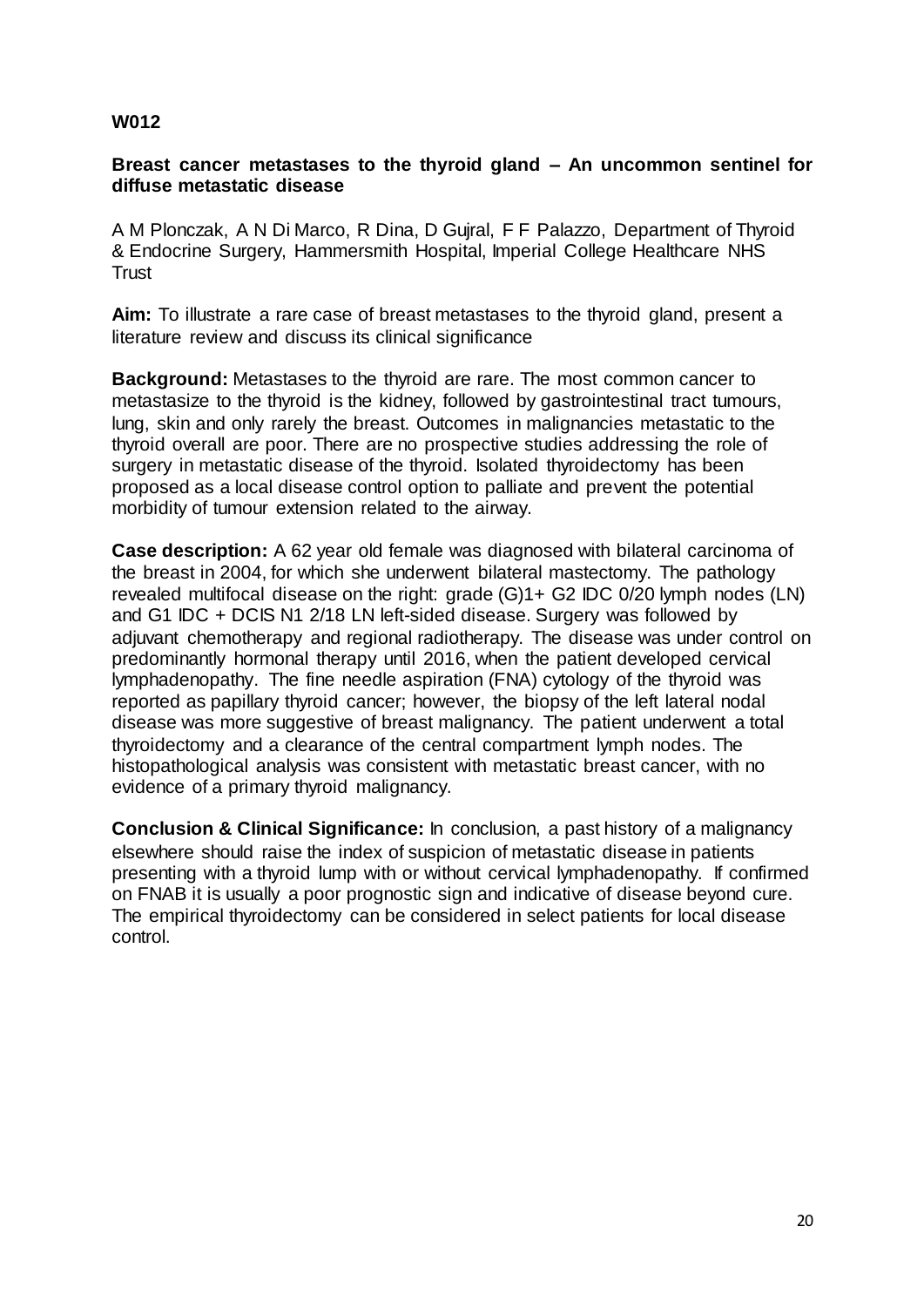#### **Large Undescended Inferior Parathyroid Adenoma Masquerading as part of Retropharyngeal Large Multinodular Goitre**

A.M. Plonczak, A.N.Di Marco, R. Dina, P. Pulskar, F.F.Palazzo, Department of Thyroid & Endocrine Surgery, Hammersmith Hospital, Imperial College Hospitals NHS Trust, London, UK

**The Case:** A 71 year old female with asymptomatic biochemically proven primary hyperparathyroidism and compressive symptoms from a very large toxic multinodular goitre is presented. Examination revealed a very large goitre with distension of the external jugular veins suggestive of thoracic inlet compression. Localisation studies in the form of ultrasound neck and SestaMIBI failed to identify a parathyroid adenoma. CT of the neck and upper thorax noted the left thyroid lobe to be larger with a significant retropharyngeal component, extrathoracic tracheal compromise and minor retrosternal extension.

A combined total thyroidectomy and parathyroidectomy via a cervical approach was performed. The right thyroid lobe was mobilised first, during which an enlarged right superior parathyroid gland was identified. The left lobe of the thyroid was then mobilised and a classically positioned but abnormally large left superior parathyroid gland was found and safely removed. Subsequently, during mobilisation of the highly developed superior pole of the left thyroid lobe, a separate retropharyngeal structure, superomedial to the lobe, was encountered and mobilised. This structure, measuring up to 63mm, appeared to be separate from the thyroid and was recognised as a very large adenoma of what we interpret as a non-descended left inferior parathyroid gland.

Post operative recovery was uneventful, including normalisation of biochemistry. Histology showed a multinodular goitre with an incidentally found 0.2mm papillary thyroid carcinoma and hyperplasia of all three parathyroid glands, including the very large (21g) non-descended left inferior gland.

**Discussion:** The largest adenoma in this case was many hundreds of times the size of a non-pathological gland. Giant parathyroid adenomata are defined as weighing ≥35g and are not necessarily functional<sup>1</sup>. The location of this gland was characteristic of a non descended inferior gland. These occur in <1% of cases. Coexistent thyroid and parathyroid pathology is not unusual, with rates of synchronous parathyroid and thyroid surgery in patients with PHPT reported in up to 29%<sup>2</sup>. Despite this, we believe this case to be unique in the published literature given the huge goitre, unusual nature of the parathyroid disease and coincidentally found microcarcinoma. However, the primary value of this case lies in the illustration of the difficulties of parathyroid localisation in the presence of a large goitre.

#### **References:**

1. Spanheimer PM et al. Do giant parathyroid adenomas represent a distinct clinical entity? Surg (United States). 2013;154(4):714–9.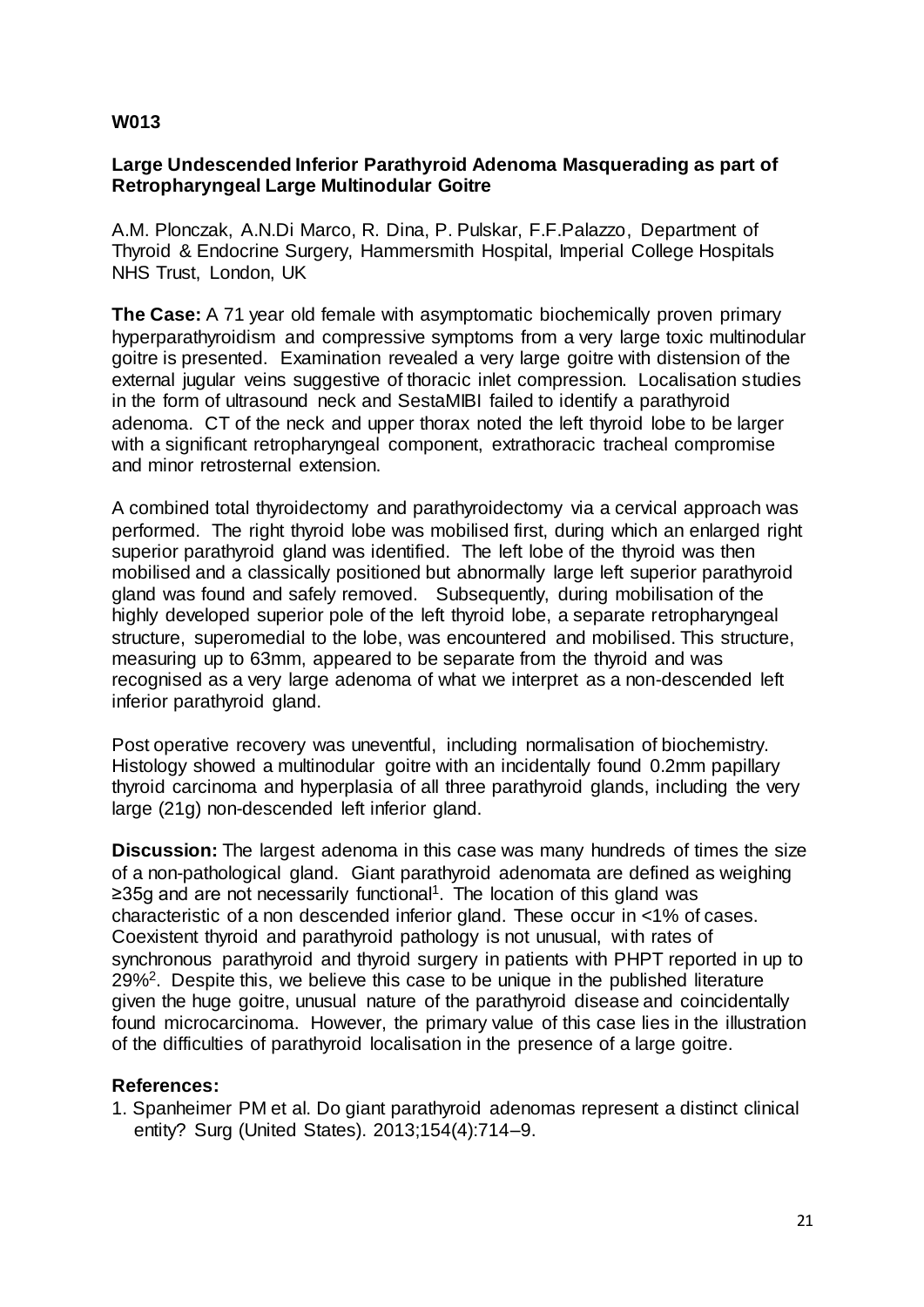2. Ryan S et al. Co-existent thyroid disease in patients treated for primary hyperparathyroidism: implications for clinical management. Eur Arch Otorhinolaryngol [Internet]. 2015;272(2):419–23.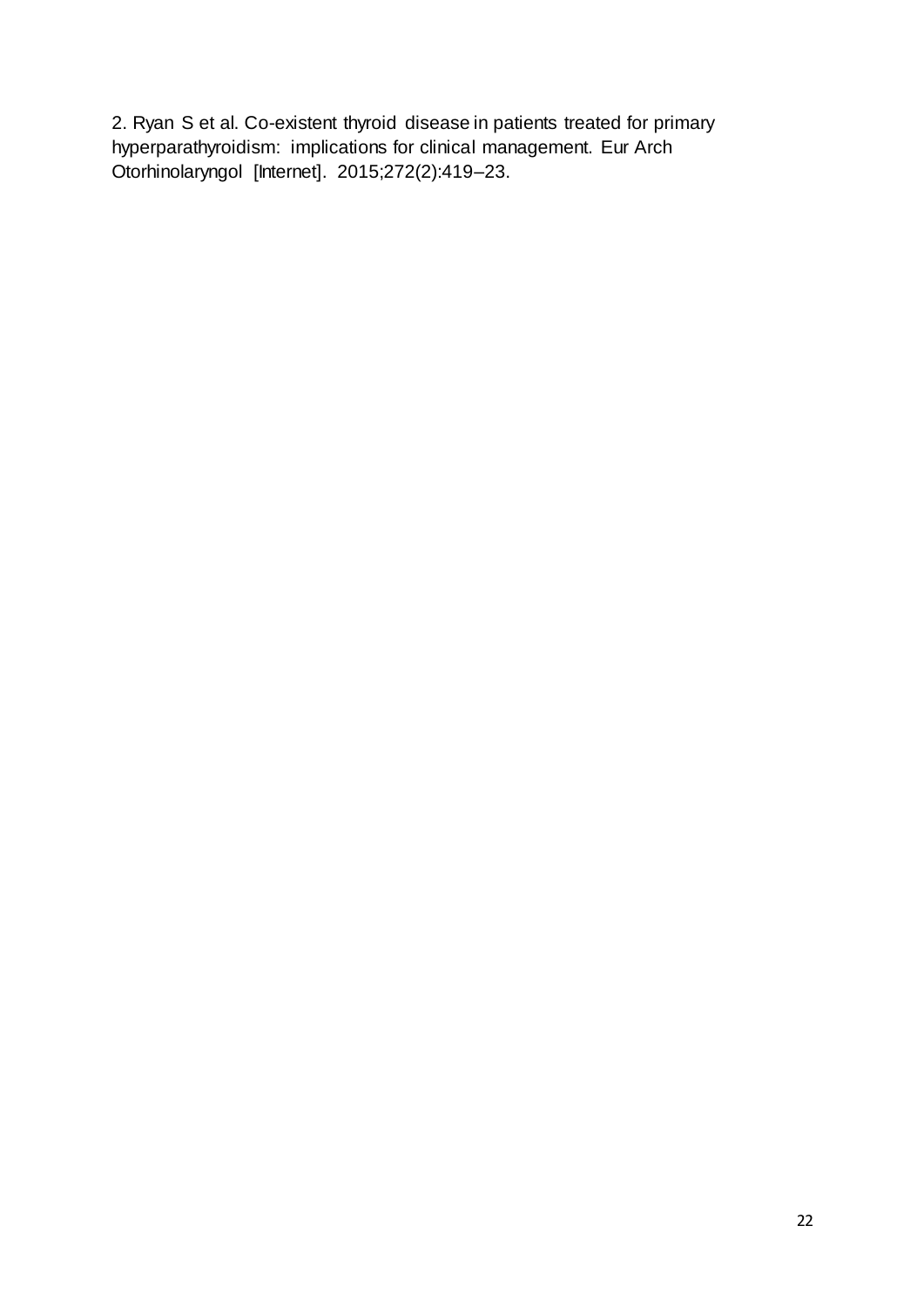#### **Thoracic Surgery for Persistent Hyperparathyroidism due to Ectopically Located Parathyroid Tissue**

A N Di Marco, J E Jackson, J R Anderson, F F Palazzo, Departments of Endocrine Surgery, Radiology & Cardiothoracic Surgery, Hammersmith Hospital, Imperial College Healthcare NHS Trust, London, UK

Failure to cure hyperparathyroidism (HPT) at the initial operation has an estimated incidence in the UK of  $5.2\%$ , rising to 15.4% nationally for re-operations.<sup>1</sup> Ectopic glands including thoracic parathyroids are amongst the less common causes of failure to cure at first time surgery.<sup>2</sup> The successful management of persistent and recurrent HPT requires close collaboration between the endocrinologist, radiologist and surgeon and with this, cure rates close to those for primary surgery may be achieved.<sup>3</sup> However, as illustrated by this case series, ectopic thoracic disease presents particular challenges. 8 patients are presented who underwent re-operative parathyroid surgery for ectopic parathyroid glands in the thorax. One patient had renal HPT and all others, primary HPT with one MEN-related and the other 7 sporadic. Median age at reoperation was 43 years (range 18-65). The number of previous unsuccessful procedures was 1 in 6 cases, 2 in 1 case and 3 in 1 patient. The strategy in all cases was to (1)reconfirm the diagnosis with repetition of the biochemistry and confirm existence of an indication to intervene, (2)establish the details of previous intervention (based on operating notes and histology) (3)perform further selected imaging and (4)plan surgery with appropriate cardiothoracic surgeon back up where required. The ectopically located gland was identified on NM imaging in 3 cases, 1 with concordant USS and 2 with concordant CT/MRI and 5 patients had diagnostic venous sampling, 3 with concordant CT/MRI. The surgical approach was via median sternotomy in 4 cases, manubrial split in 2 and thoracoscopy in 2. Intraoperative PTH was used in all patients bar one, whose operation predated the availability of this technology. Intermittent monitoring of the recurrent laryngeal nerve was used selectively (in 4 cases). A single abnormal gland was removed in all cases except one in whom a full mediastinal clearance was performed (based on venous sampling) with no parathyroid tissue detected histologically. In this patient the calcium normalized, as did PTH initially, before rising to 8.8pmol/l by 4 months (in the context of a corrected calcium of 2.48mmol/l and vitamin D of 47.8nmol/l). Histology confirmed abnormal parathyroid tissue in all but the case above. A further equivocal result was seen in the renal HPT case, where the PTH decreased by over 50% intraoperatively but remained elevated at long term follow up with eucalcaemia. 6 patients had definite biochemical cure, although 2 had not yet reached 6 month follow-up and 2 were rendered predictably or intentionally hypoparathyroid (3 gland excision in one patient and subtotal excision for MEN in the other at previous surgery). This small series illustrates the challenges in re-interventions for persistent HPT due to thoracic disease which include: (1) the difficulty in achieving accurate pre-operative anatomical localization, (2) the intraoperative localization of a small gland in a large fat filled cavity and (3) the decision to induce hypoparathyroidism as the only way to achieve cure in some cases – something that the arrival of recombinant PTH may avert.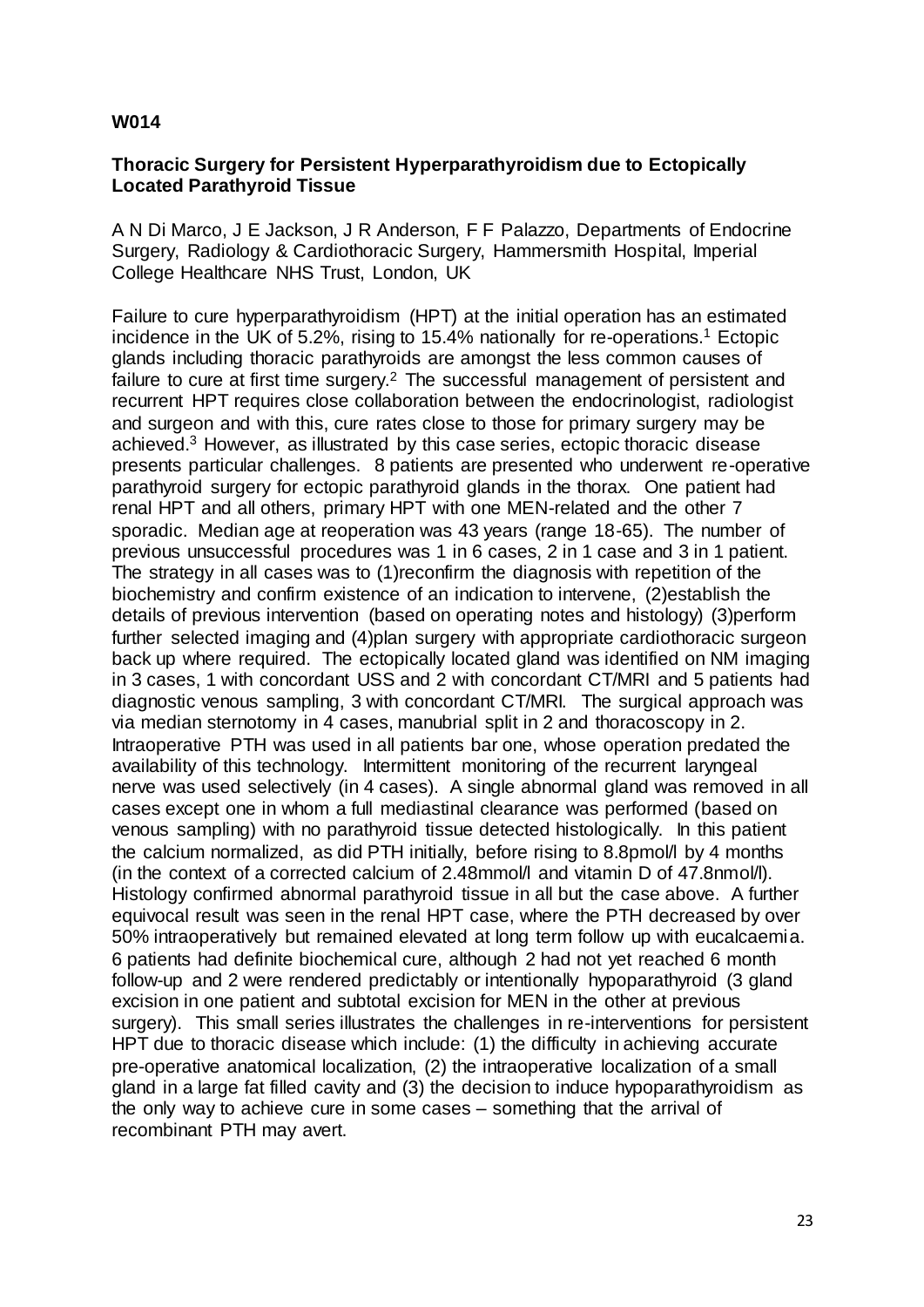#### **References:**

- 1. Chadwick et al. Fourth National Audit Report. The British Association of Endocrine and Thyroid Surgeons. 2012.
- 2. Phitayakorn R, McHenry CR. Incidence and location of ectopic abnormal parathyroid glands. American Journal of Surgery. 2006. p. 418–23.
- 3. McIntyre CJ et al. Patterns of disease in patients at a tertiary referral centre requiring reoperative parathyroidectomy. Ann R Coll Surg Engl. 2015;97(8):598–602.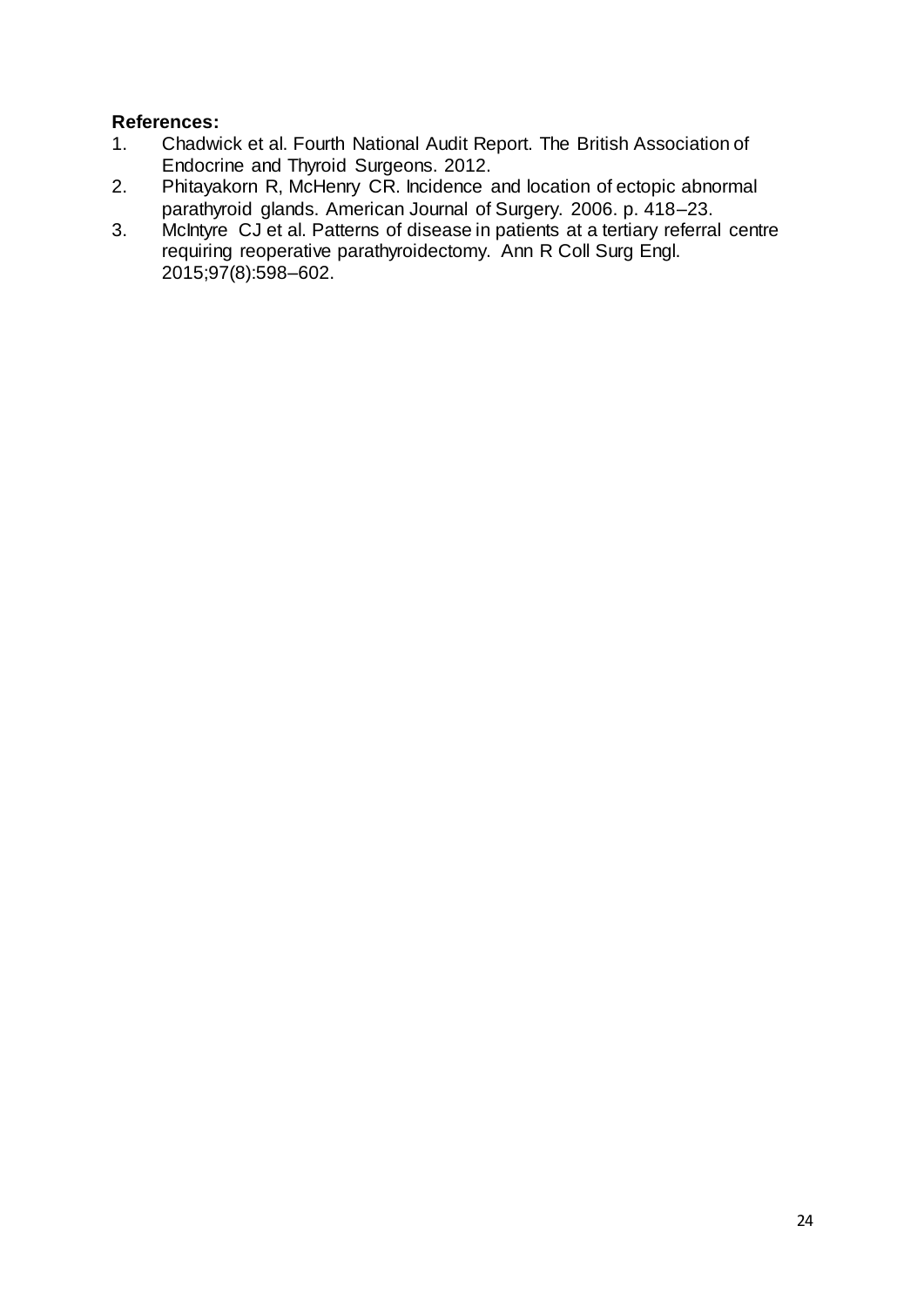#### **Something to chew on: a rare cause of hypercalcaemia**

M Abdel-Malek<sup>1</sup>, M Phylactou<sup>1</sup>, P C Eng<sup>1</sup>, H Katifi<sup>1</sup>, E Mthunzi<sup>1</sup>, A Karra<sup>1</sup>, D Neal<sup>2</sup>, D Taylor<sup>2</sup>, A Newland<sup>3</sup>, C Kerawala<sup>4</sup>, S Mehta<sup>1</sup>

Department of Diabetes, Ealing Hospital, London North West Healthcare Trust Ealing SDU Older People's Services, West London Mental Health NHS Trust Department of Radiology, Ealing Hospital, London North West Healthcare Trust Department of Head and Neck Surgery, The Royal Marsden NHS Trust

A 71 year old gentleman with a background of ameloblastoma of the mandible, primary hypothyroidism, bipolar affective disorder and chronic kidney disease was referred from the psychiatry team with a corrected calcium of 3.09 mmol/L (normal range 2.20-2.60). He reported a three week history of constipation and loss of appetite along with unintentional weight loss over the preceding few months. He was on Levothyroxine 100micrograms daily and had previously been treated with Lithium carbonate for his bipolar affective disorder, which was stopped many years prior to admission. He was diagnosed with mandibular ameloblastoma in 2009 following a left sided mandibular biopsy but declined surgery at the time.

Further investigation of his hypercalcaemia revealed an appropriately suppressed level of Parathyroid hormone (PTH) at 0.9 pmol/L (normal range 1.6-6.9) and slightly low Vitamin D of 44nmol/L (51-163). He was biochemically euthyroid with a TSH of 2 mIU/L (normal range 0.27-4.20) and free T4 17.26 pmol/L (normal range 12-22). His 9 am Cortisol was satisfactory at 406 nmol/L and his serum angiotensin converting enzyme was also normal at 27 U/L (normal range 8-52). There was no evidence of myeloma as evidenced by normal serum immunoglobulins and urine electrophoresis. The result of his serum PTH-related peptide level is awaited.

A scan of the patient's chest, abdomen and pelvis revealed the already known lesion on the left mandible, mediastinal lymph nodes, adenomatous adrenals and small calculi within the bladder; but no evidence of a solid malignancy. Subsequent imaging of the neck further characterised the left mandibular lesion as partly solid and partly cystic, measuring 7.2cm by 6 by 4.6 cm, with evidence of mass effect. In addition there was a 1.5cm lytic lesion on the right mandible, associated with the root of the molar. In light of the above the case was discussed at the Head and Neck MDT at the Royal Marsden Hospital who advised intervention with a left hemimandibulectomy and simultaneous encapsulation of the right lytic lesion, which was likely to be a radicular cyst of the lower right sixth tooth.

Ameloblastoma is a very rare, benign tumour that develops most often in the jaw near the molars. It can be very aggressive, growing into the jawbone and causing swelling and pain. Malignant transformation is rare as are metastases, but they do occur, and both may be associated with hypercalcaemia. Here we present a case of hypercalcaemia in a gentleman with known ameloblastoma of the mandible, in whom all the common causes of hypercalcaemia have been excluded, raising the possibility that the new hypercalcaemia signifies malignant transformation of his previously benign ameloblastoma.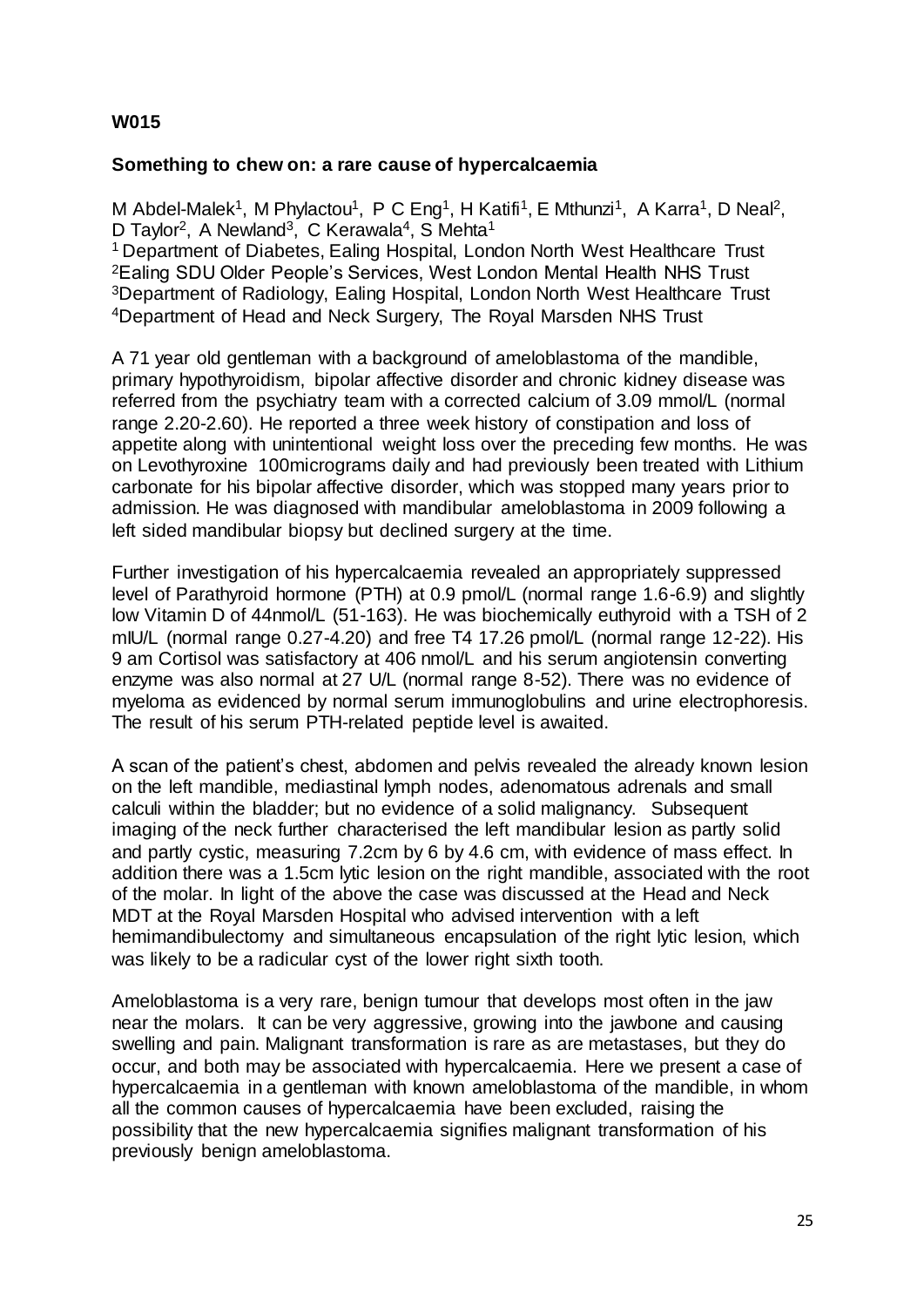#### **Hypercalcaemia in a patient on Lithium therapy**

Dr G Das, SPR Endocrinology, Ashford and St Peters hospital, Dr Nazia Rashid, Consultant Endocrinologist, Ashford and St Peters Hospital

**Case history:** We present an interesting case of 64 years old lady who was recently referred by GP to our endocrine clinic for management of hypercalcemia. She has past medical history of Asperger's syndrome, learning difficulties and bipolar disorder. She has no family history of hypercalcemia or nephrocalcinois. She has been on Lithium since 2011. She is asymptomatic apart from vague abdominal pain and constipation for which she has seen a gastroenterologist.

Hypercalcemia workup revealed corrected calcium ranging between 2.73- 2.88mmol/L (normal-2.1-2.6) ,PTH-9.3 pmol/L(normal 1.5-7.6), VitD-49nmol/L(normal 75-200), ALP-69 IU/L(normal 30-130) , eGFR-55 ml/min(normal>60). Patient could not manage 24 hour urine collection due to learning difficulties. She never had bone profile tested predating Lithium start.

CT whole body arranged by gastroenterologist excluded malignancy, sarcoid or kidney stones. US neck however has revealed left-sided parathyroid adenoma. DEXA scan is pending. She is on Vitamin D replacement now.

The possible aetiology of hypercalcaemia in our case is thought to be PHPT or Lithium induced.

**Discussion:** The prevalence of LAH is estimated to range from 4.3-6.7% and is higher than overall prevalence of HPT. It is still unclear whether lithium initiates HPT or promotes an underlying subclinical state of HPT. It was shown that lithium causes a shift in the inhibitory set point for PTH secretion to a higher serum calcium concentration. It is believed to either unmask or accelerate previously unnoticed hyperparathyroidism. We review the available literature and evidence to understand the pathophysiology.Of this poorly understood endocrine disorder and also keen to learn from experiences in other centres re management.

**Question to Panel:** Should she procced with parathyroidectomy or managed conservatively?

#### **References:**

- 1) Lithium-associated hyperparathyroidism: report of four cases And review of the literature. Auryan,Szalat1, Haggi Mazeh2 and Herbert R Freund2
- 2) Lithium Associated Hyperparathyroidism: An Evidence Based Surgical Approach Umashankar K. Ballehaninna1,2, Steven M. Nguyen3, Ronald S. Chamberlain1,3,4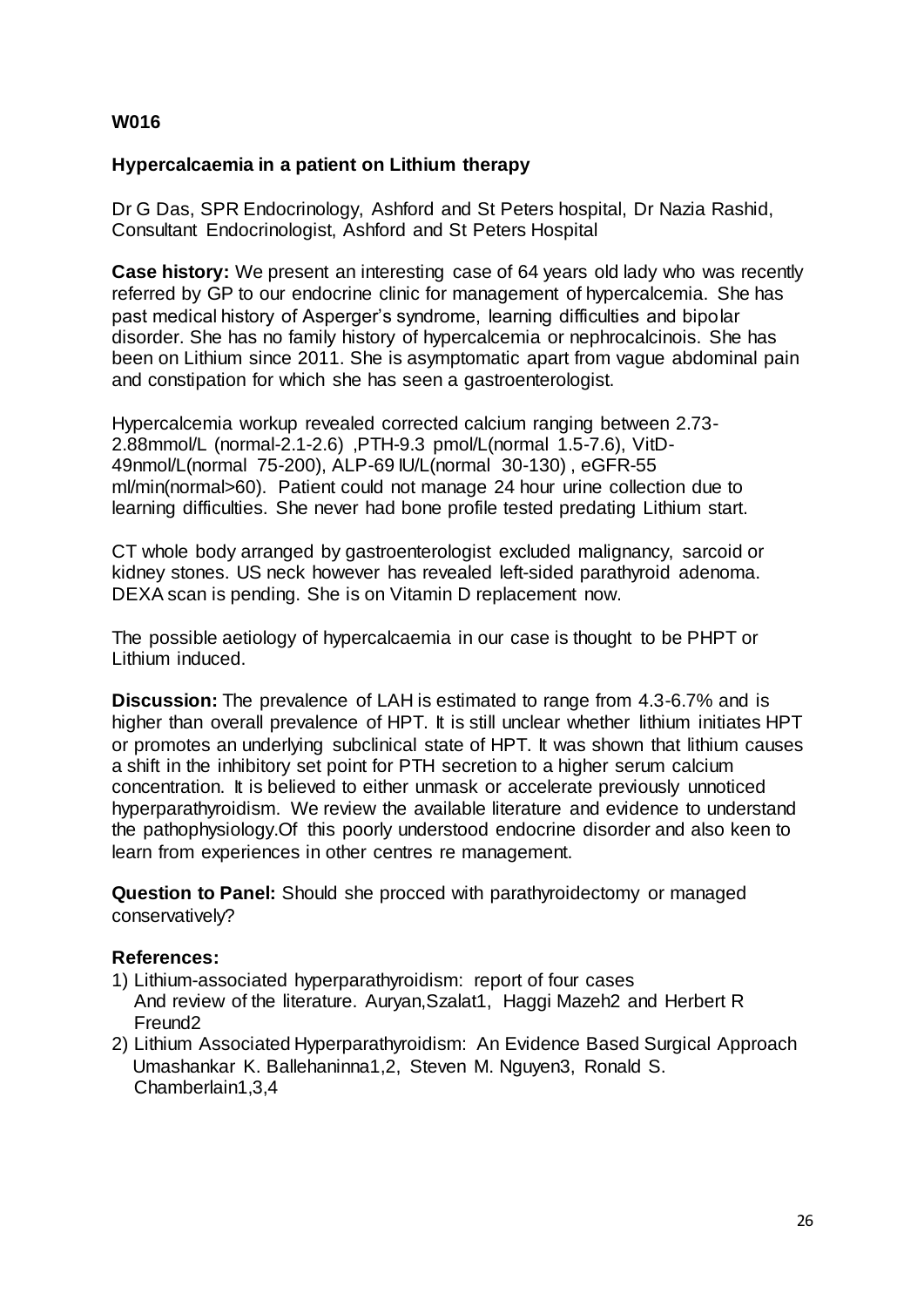#### **IgG4 related hypophysitis-a diagnostic challenge**

P Machenahalli, N Hill, A Mehta, N Mendoza, P Lewis, C Pusey, N M Martin, K Meeran, F Wernig, E Hatfield, Charing Cross Hospital, London

**Introduction:** Isolated IgG4 related hypophysitis is a rare condition. Headache, visual field defects, pituitary hormones insufficiency are the main clinical features. There a few diagnostic challenges as MRI findings might mimic other conditions. Pituitary biopsy is the gold standard investigation.

**Case Presentation:** A 34 year old lady presented with headache, blurred vision. MRI brain revealed pituitary macroadenoma (19x15x11mm elevating the optic chiasm). She has been on Progesterone only pill for some years so didn't have regular periods. She had 2 children with no further plans of pregnancy. Biochemical workup revealed Prolactin 1076 milliunit/L, Cortisol 50 nmol/L, TSH-0.22 milliunit/L, FT4-4.4 pmol/L, LH <0.5IU/L, FSH-1.7 IU/L, Oestradiol <70 pmol/L. RA factor, complements normal, ANA, ANCA negative, IgG4 1.53g/L (<1.3), chest x-ray was normal. She was commenced on Hydrocortisone and Levothyroxine. Has complained of polyuria and polydipsia. Water deprivation test confirmed Cranial Diabetes Insipidus, she was commenced on Desmopressin.

She underwent Pituitary biopsy as per the recommendation of pituitary MDT. Histopathology of the specimen revealed initial diagnosis of Lymphocytic Hypophysitis. Further immunostaining revealed IgG4 related disease. She has been commenced on Prednisolone 60 mg OD with gradual down titration to a maintenance dose. Has been referred to a specialist with an interest in IgG4 related disease for the consideration of immunotherapy. Repeat MRI Pituitary has revealed reduction the size of the pituitary macroadenoma.

**Conclusion:** IgG4 related disease commonly presents with multisystem involvement. Literature review reveals only a few cases of isolated IgG4 hypophysitis. Misdiagnosis can be avoided by a careful and dedicated cytological analysis.

#### **References:**

Revisitation of autoimmune hypophysitis: knowledge and uncertainties on pathophysiological and clinical aspects. Pituitary 2016, Aug 8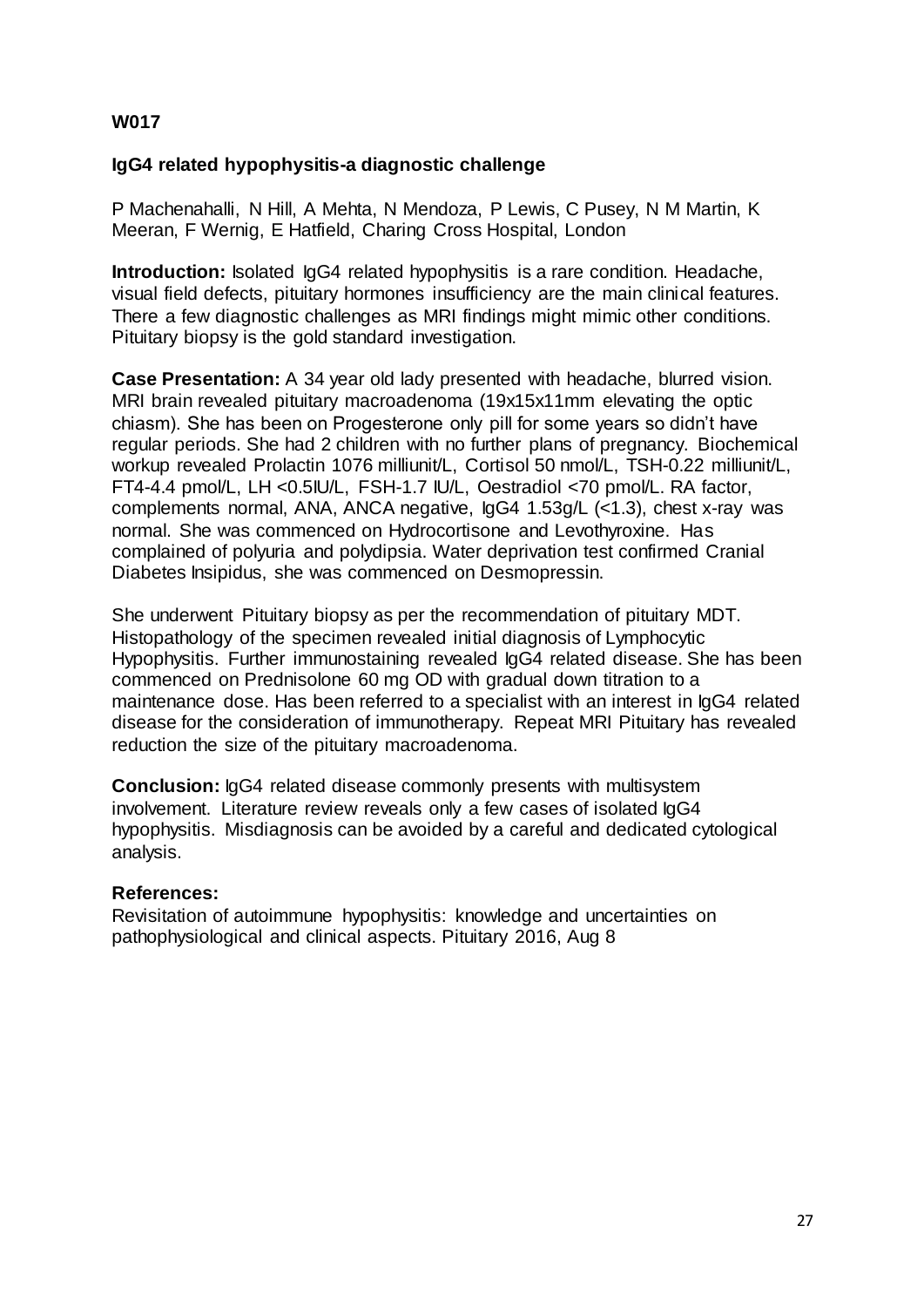#### **Neuroendocrine tumour diagnosed in pregnancy, the challenges of complex disease**

Dr Ali Naqvi, Dr Edouard Mills, Dr Chukwuma Uduku, Dr Pratibha Machenahalli, Dr Jeannie F Todd, Imperial centre for Endocrinology, Hammersmith Hospital, Imperial Healthcare NHS Trust

The appropriate diagnosis and treatment of neuroendocrine tumours often involves collaboration between specialists in multiple disciplines, using specific biochemical, histological and surgical methods. The 28 years old lady presented with epigastric abdominal pain at 16 weeks of pregnancy. She was found to have pancreatic head lesion of 4.5 cm. She had EUS, showed 4 cm solid lesion at head of pancreas adjacent to portal vein and SMV without obvious invasion, subsequently FNA was positive for chromogranin and synaptophysin, consistnet with low grade Neuroendocrine tumour (NET). The obstetrician were very keen for her to get to 30 to 32 weeks with steroid cover before delivery, therefore it was discussed in NET MDT to monitor her over next few weeks of her pregnancy. She had elective caesarean at 30 weeks of gestation. After delivery, CT scan showed a large tumour, which appeared to involve the SMV and octreotide scan showed localised disease only. She was admitted 2 weeks after delivery for proposed elective Whipple's procedure. The laparotomy revealed no evidence of metastases, but tumour extended posterior to the superior mesenteric artery. As artery was involved it was not possible to resect the tumour. The histology of lymph node showed an NET Ki-67 2 to 3 % with negative hormonal markers. She was referred for consideration of radiotherapy and chemotherapy. Her 4.5cm non functioning pancreatic neuroendocrine tumour reduced to 2.6 cm post pregnancy prior to chemotherapy but it was mainly due to reduction of cystic component. She did have a course of chemotherapy with 5-FU and Streptozocin but did not complete her cycles. She decided to have Nanoknife therapy to pancreatic neuroendocrine privately. Her pain improved after Nanoknife therapy. She was started on somatostatin analogue. It was decided against surgery in the MDT meeting because of possible complication associated with surgery and disease was stable on somatostatin analogue. The patient decided to have surgery at Heidelberg. She had Whipple's resection and then partial gastrectomy, because of gastric ischaemia, it was further complicated by ascites and chyle fistula. The histology showed complete resection of the tumour with clear margins, Ki 67 was 10 % but there was some lymphovascular invasion and 1/32 lymph node positive, T3N1V1pN1R0. She developed diarrhoea and weight loss after extensive surgery. She was also diagnosed with bile salt malabsoption. The repeat gallium DOTATATE PET CT scan did show no focal tracer activity but showed moderate ascites of disease. She currently has significant diarrhoea and difficult gaining weight.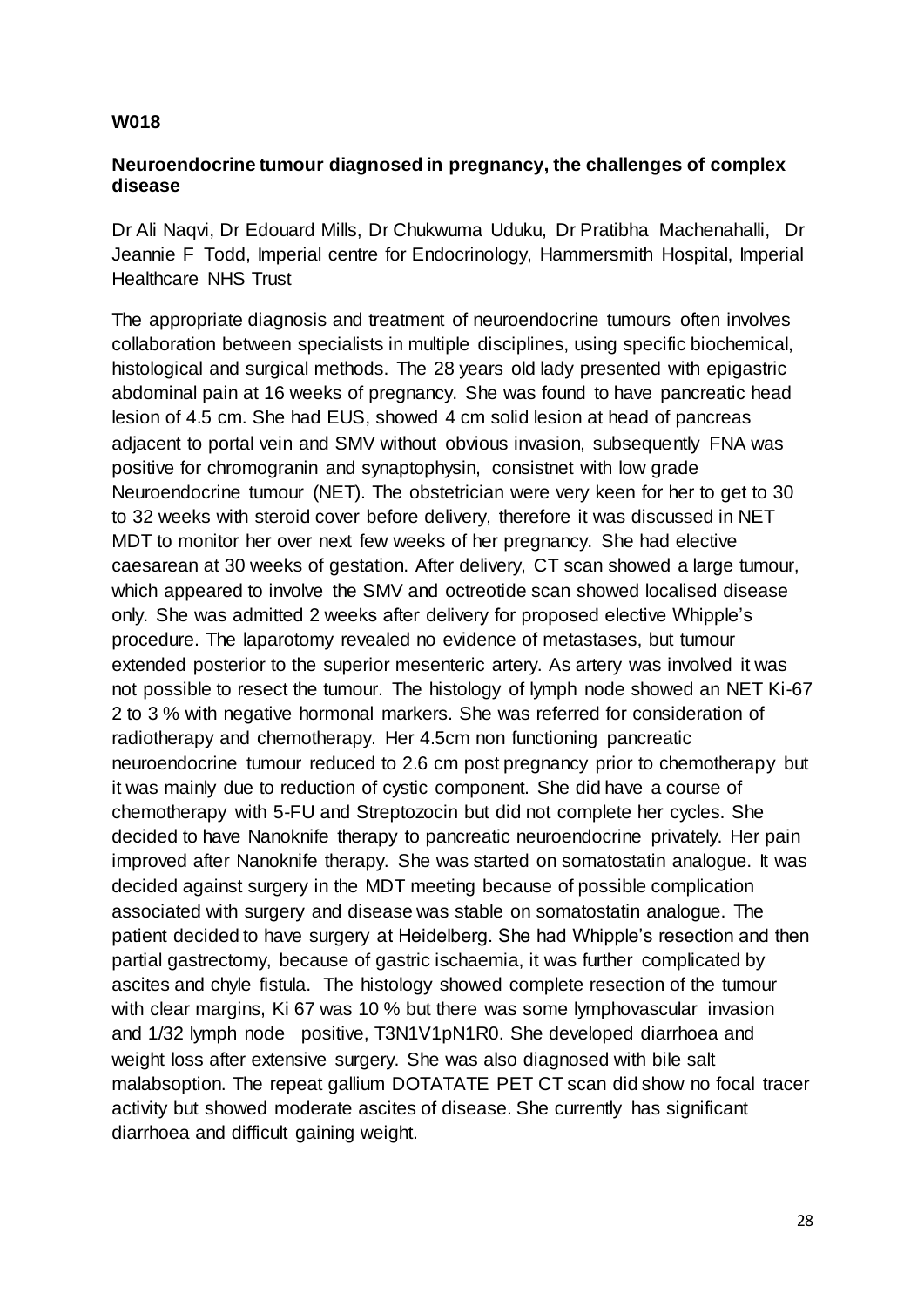The primary treatment goal for patients with neuroendocrine tumours is curative with symptoms control and limitation of progression of disease. Surgery is a possible curative approach but can lead to significant morbidities, because of tumour location. Chemotherapy and Somatostatin analogue can also limit the progress of disease when tumour is inoperable and disease remains stable but it needs multi disciplinary team input and regular imaging to see progress of disease.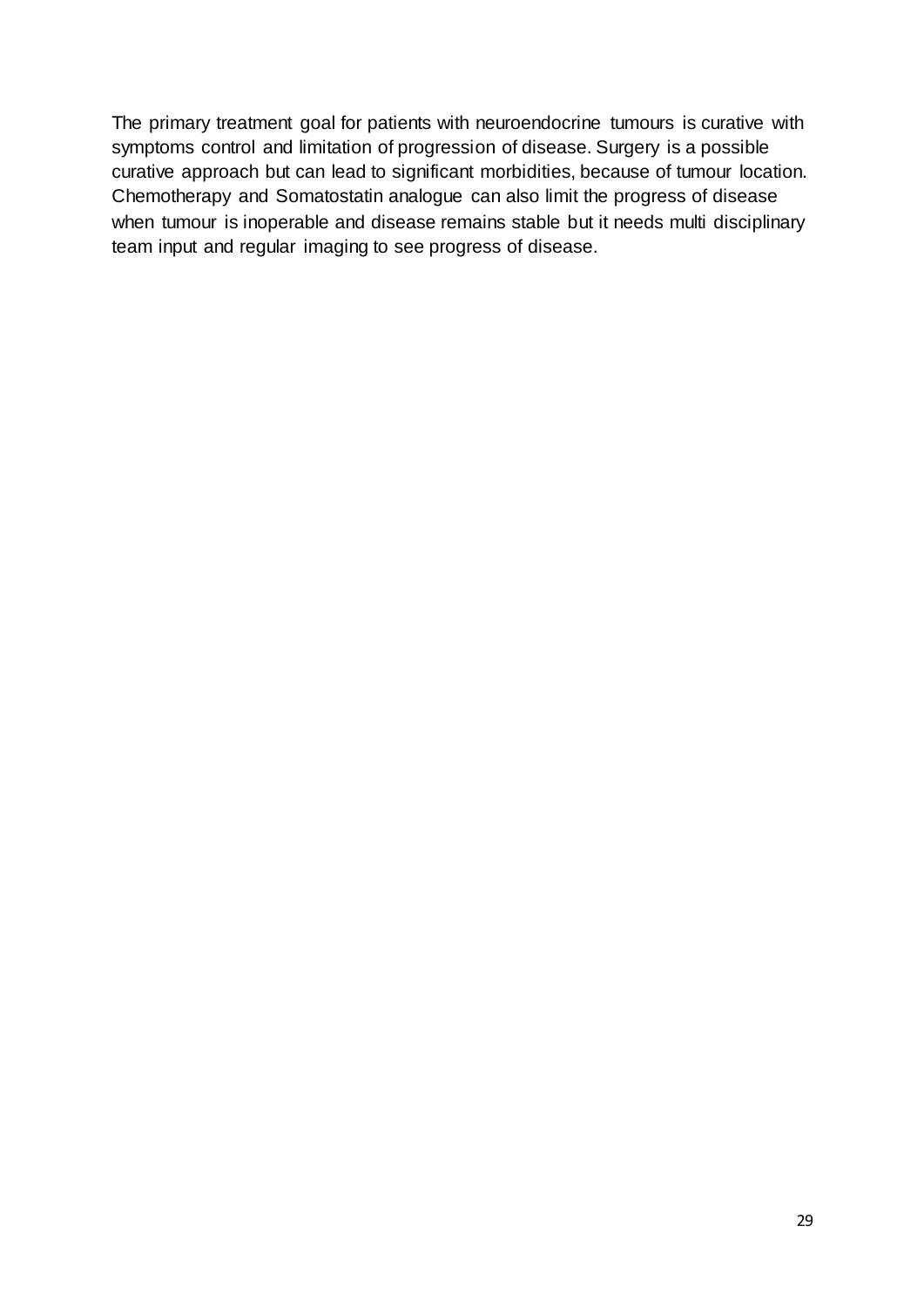#### **The long search for an occult ectopic ACTH-producing tumour**

E Mills, A Naqvi, C Uduku, F Wernig & JF Todd, Imperial Centre for Endocrinology, Endocrine Unit, Hammersmith Hospital, Imperial College Healthcare NHS Trust

Ectopic adrenocorticotropic hormone (ACTH) production accounts for 10-20% of all endogeneous Cushing's syndrome. The commonest tumour types are those with neuroendocrine features, such as carcinoid tumours; bronchial carcinoid accounts for 10%. Such cases are challenging and may require repeat investigations over many years. The ideal treatment is curative surgery of the underlying tumour. In difficult cases, such as non-operable or non-localised tumours, bilateral adrenalectomy with glucocorticoid and mineralocorticoid replacement is an option.

We report a 58-year-old woman with an aggressive ectopic Cushing's syndrome that required bilateral adrenalectomy undertaken in 1989 at age 32-years. At 16 years post adrenalectomy, two right lung nodules became apparent on subsequent surveillance imaging. One nodule was identified in the upper part of the right lower lobe and another central nodule close to the bronchus. Over a 10-year period, these two foci on CT and Octreotide imaging demonstrated only marginal interval growth. The lung multidisciplinary team therefore advised against surgical intervention in 2006. However, in 2015, these two foci increased in size with growth noted in proximity to the main vessels and bronchi. She was therefore referred for surgery and underwent a right lung wedge resection. Histology was consistent with bronchial typical carcinoids measuring 24mm and 13mm with clear resection margins and stained positive for ACTH. Post-operative imaging (CT chest, abdomen and pelvis, and gallium DOTATATE) demonstrated surgical lung changes, but no evidence of new or recurrent DOTATATE avid disease. Since surgery, her tan significantly decreased. ACTH fell from a preoperative level of 1465ng/L to 12ng/L postoperatively with reduction in pigmentation, suggesting cure from ectopic ACTHsecretion.

Ectopic ACTH-secreting tumours present challenges and require careful clinical, biochemical, radiological and pathological investigations. As this case demonstrates, ectopic ACTH-producing tumours can be extremely difficult to localise and often require multiple modalities of imaging. At present, there is no accepted frequency for imaging in occult ACTH-producing tumours. Our patient had an occult and indolent tumour that took almost two decades to present but has now had curative surgery. These tumours are best managed in a multidisciplinary setting involving the endocrinologists, endocrine surgeon, radiologist and pathologist.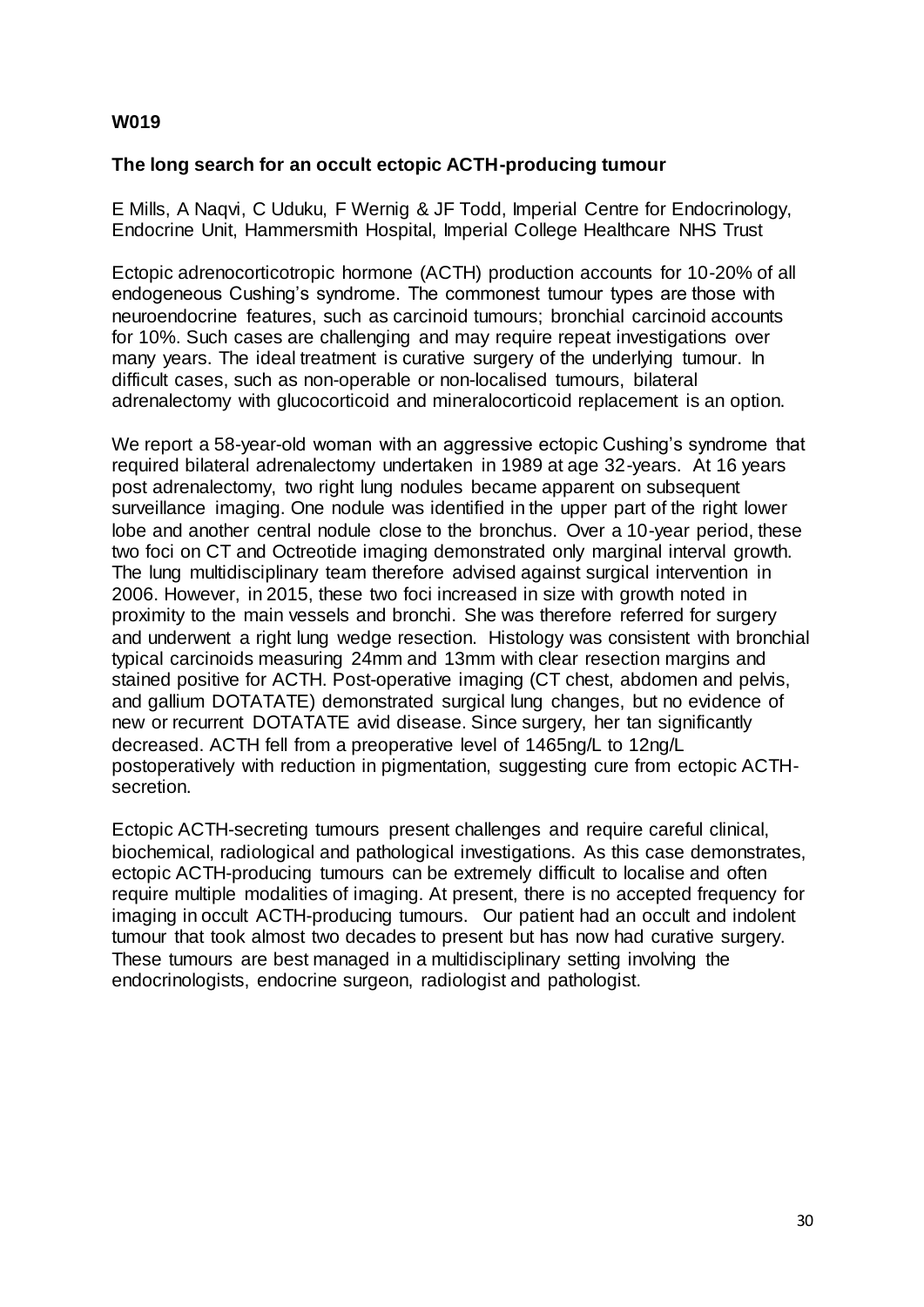#### **Case Report: The Curious Case of Misleading Cortisol**

Luke Flower, Sogha Khawari, Imperial College Healthcare NHS Trust

A 73 year old female presented to our endocrinology ward having been admitted with hyperglycaemia and ketosis, discovered when attending hospital for a PET scan to investigate a right-sided adrenal mass.

A Short Synacthen Test was performed prior to this admission, following initial discovery of adrenal mass, demonstrating a consistently raised cortisol. This, in combination with her poorly controlled diabetes, was suggestive of a cushingoid picture.

On admission to our hospital, she was found to have a raised cortisol of 667. Her past medical history included a known right adrenal mass with IVC thrombus, osteoporosis and previous rectal prolapse repair.

During this admission, a large mass was found on CXR in the mid-zone of her left lung. After CT and lung MDT, it was concluded that the mass was likely a primary lung cancer in the lower left lobe and the right adrenal abnormality represents a metastatic deposit. It was thought that a lung malignancy may have been producing ectopic ACTH and resulting in a cushingoid picture. ACTH immunohistochemistry was performed on the lung mass biopsy, however this was negative.

A low dose dexamethasone suppression test was performed to help confirm a diagnosis of Cushing's syndrome. The results were: initial ACTH 59.8 and cortisol 537, at 24 hours ACTH 8.0 and cortisol 75, at 48 hours ACTH 6.3 and cortisol 56. This demonstrated a suppressed cortisol, in keeping with a normal physiological response - making Cushing's syndrome unlikely.

In conclusion, following an initial raised morning cortisol and an adrenal mass there was a high suspicion of Cushing's syndrome. Following more specific investigations it was demonstrated that this cortisol may have been a misleading result and this diagnosis was in fact unlikely. In retrospect the raised cortisol may have been stress related due to illness, multiple recent hospital admissions and her new diagnoses. This highlights the clinical importance of utilising specific investigations and keeping an open diagnostic mind.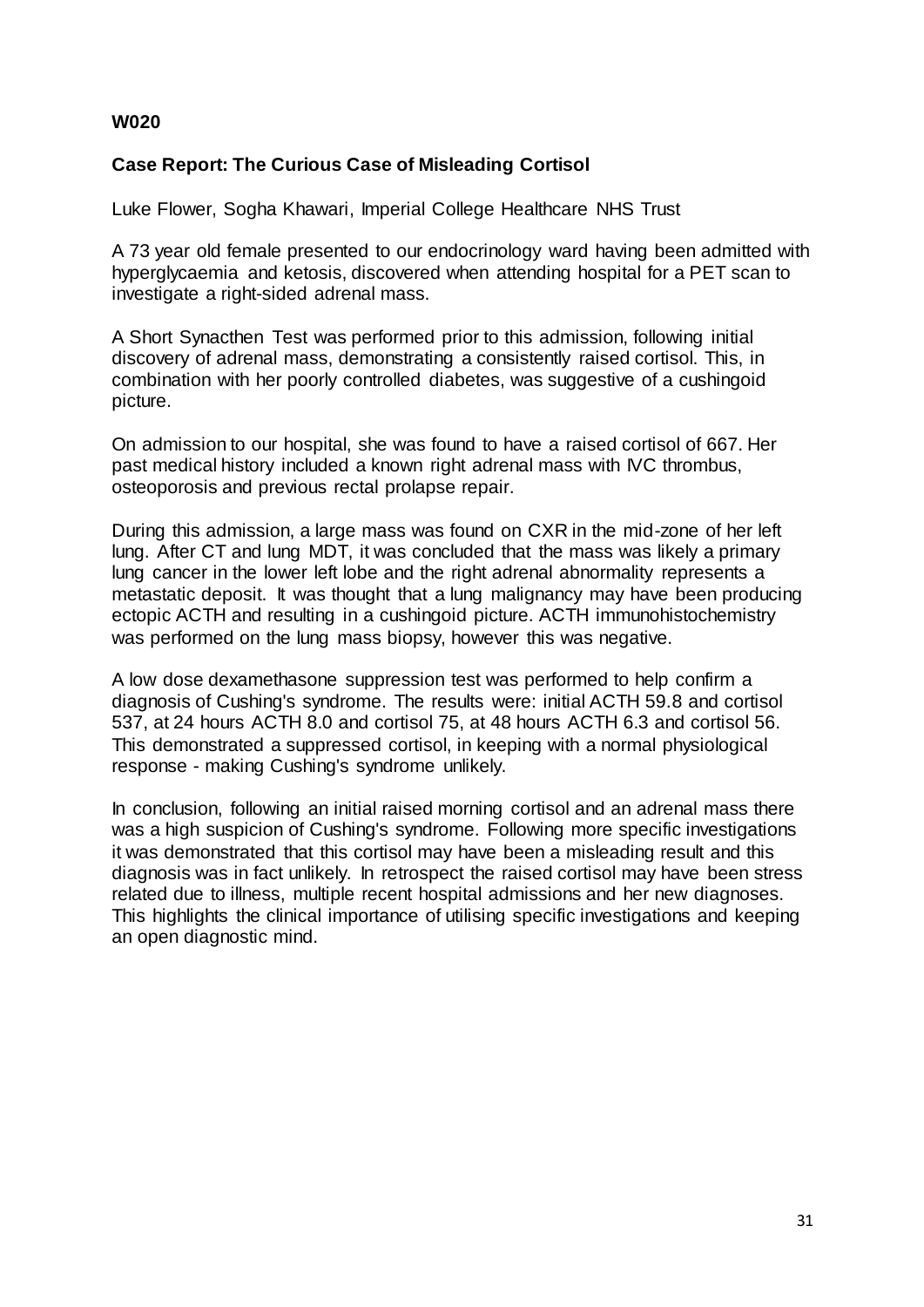#### **Palpitations and the Pituitary – the Case of Assay Interference**

S G Wijetilleka, S Qureshi, R Kaushal

We would like to present a pituitary incidentoloma which was initially thought to be a TSH-oma. We reviewed a 53 year old Indian male with no past medical history who presented to his GP with palpitations in December 2015. He reported weight loss and six loose stools per day. He attended endocrine clinic in Jan 2016.

- Post-clinic bloods revealed TSH of 2.13, T4 of 21.3, T3 5.4, TSH receptor antibody of 0.5, FBC and U&E were normal.
- USS thyroid revealed a small nodule in the left thyroid (3.7mm), otherwise normal left and right lobes. The patient was sent for an NM thyroid scan which was a normal study with no evidence of a toxic adenoma.
- He was started on carbimazole 20mg od and propranolol 10mg tds prn.

He returned to endocrine clinic in April 2016 and was clinically euthyroid – TSH was 4.89, T4 was 27.5 and T3 was 5.7. His FBC, UE and LFTs were normal. 9am cortisol was 143, FSH 7.4, LH 4.5, PRL 114, IGF1 34,testosterone 8.7 and his SHBG was 31.6 (FAI 27.5%).

We performed a short synacthen test which was within normal limits and invited this gentleman for a pituitary MRI in May 2016.

A pituitary mass was seen on MRI in May 2016; a 4mm cyst was visualised behind the infundibulum.

He was discussed in the pituitary MDT at Imperial College in July 2016. He was asked to attend Imperial for further bloods, namely thyroid function tests with different assays. Conditional to this he was invited for a TRH test and a T3 stimulation test and an alphasubunit radio was sent.

Repeating bloods at Imperial College led to his TSH, T4 and T3 being within normal limits. As our patient was clinically euthyroid now and remains completely asymptomatic on further clinical review.